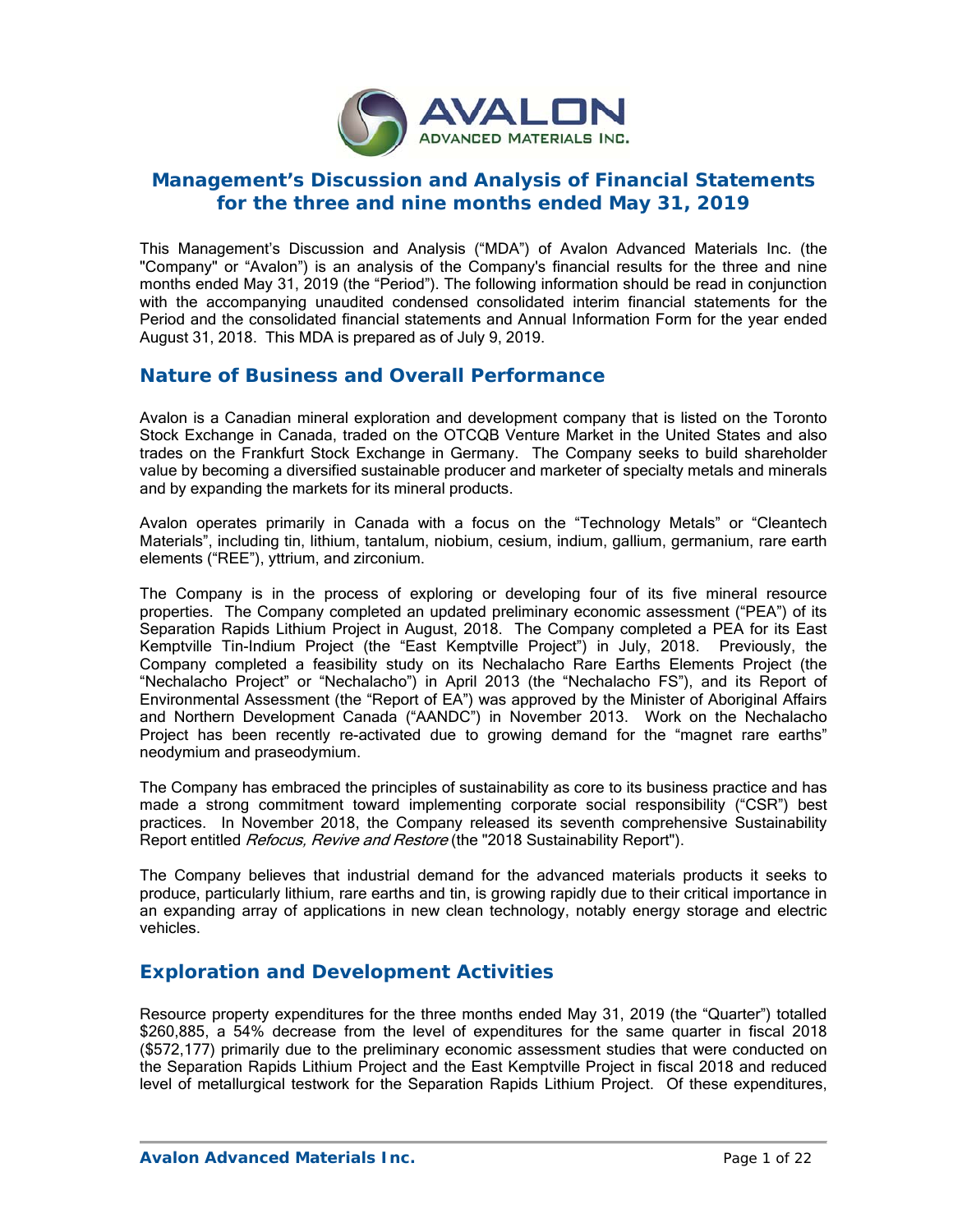52% were incurred on the Separation Rapids Lithium Project, 34% were incurred on the East Kemptville Project, and 14% were incurred on the Nechalacho Project.

No properties were abandoned or impairment losses recorded during the Quarter.

Resource property expenditures for the nine months ended May 31, 2019 (the "Nine Month Period") totaled \$874,244, a 50% decrease from the level of expenditures for the nine months ended May 31, 2018 (\$1,746,907). Of these expenditures, 41% were incurred on the Separation Rapids Lithium Project, 32% were incurred on the East Kemptville Project, and 27% were incurred on Nechalacho. Expenditures on the Separation Rapids Project decreased to \$356,075 from \$1,179,410 in the same period in fiscal 2018, primarily due to the diamond drilling program conducted in 2018 and the metallurgical laboratory testwork on the optimization of both the petalite and lepidolite flotation process flowsheets completed in 2018. The expenditures on the East Kemptville Project decreased to \$283,023 from \$345,977 in the prior period primarily due to the preliminary economic assessment study that was conducted in 2018. Expenditures on Nechalacho increased to \$231,531 from \$221,540 in the prior period. No properties were abandoned during the Nine Month Period. An impairment loss of \$639,034 was recognized on the East-Kemptville Project related to the costs incurred on three peripheral exploration licences which were not renewed during the Nine Month Period.

### *Separation Rapids Lithium Project*

The Separation Rapids property consists of seventeen mineral claims and one mining lease covering a combined area of approximately 3,712 hectares ("ha")(9,172 acres) in the Paterson Lake Area, Kenora Mining Division, Ontario, all of which are owned 100% by Avalon. The lease covers an area of 420.39 hectares over the area of the lithium pegmatite deposit and adjacent lands that may be used for mine development infrastructure. The deposit is a potential source of lithium minerals for use in the glass and ceramics industry and specialty composite materials as well as lithium compounds for the battery industry.

During fiscal 2018, the Company completed an updated PEA on a simplified business model that focuses on initial production of lithium mineral concentrates for the glass industry, with potential for future expansion into production of the battery materials lithium carbonate and/or lithium hydroxide. This smaller scale development model reduces capital expenditure requirements substantially from the original model completed in September 2016, while generating attractive returns and reducing overall business and permitting risk.

During the Quarter, the Company incurred \$135,963 (2018 - \$240,028) in exploration and development expenditures on the Separation Rapids Project. Approximately 33% of these were incurred primarily on planning for a bulk sampling program tentatively scheduled for late summer subject to arranging financing, 27% was spent on on-going environmental studies and permitting, and 38% on metallurgical testwork to optimize recovery and lithium grade of petalite concentrate. In addition, approximately \$50,000 was expended on lithium market development work towards securing offtake agreements for the petalite products.

#### Lithium Markets

While lithium battery materials are getting most of the attention in the market and the media, demand for lithium in high strength glass products is also growing. Many existing and new high strength glass formulations for automotive, aircraft, cell phones, and video displays where durability and light weight are key, require lithium to achieve the desired properties. Avalon's new "Super Petalite" product is well-suited for this market. Global lithium prices are off their highs of last year with lithium carbonate reportedly near US\$11,000/tonne in June 2019, while spodumene concentrate prices (6% Li<sub>2</sub>O, FOB Australia) are down to just above US\$ 600/tonne. The outlook for demand continues to be very good with companies like Volkswagen, BMW and Toyota continuing to make positive announcements about their EV plans.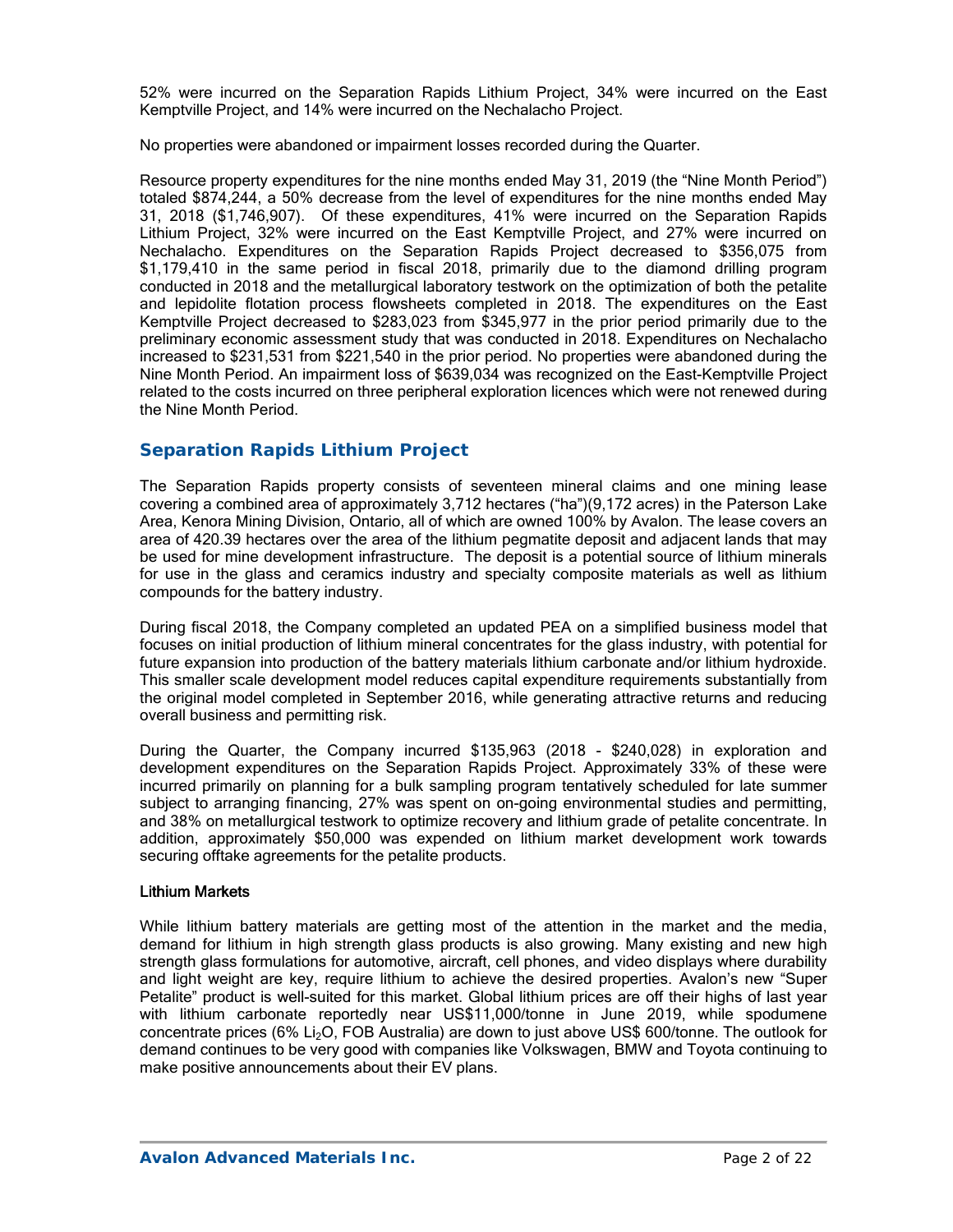Numerous expressions of interest have been received from potential customers for the Company's lithium mineral products and discussions on off-take commitments with potential partners from Europe and China were accelerated during the Quarter following completion of the PEA. There has also been new interest from China, Japan and Brazil following reports of global petalite supply shortages during the Quarter. Accordingly, the Company is now developing a work plan with a potential new partner to extract up to a 5,000 tonne bulk sample of the petalite ore for pilot plant processing this summer. With demand for lithium growing rapidly and few advanced lithium projects ready to commence production, the Company is well-positioned to bring a new supply of lithium minerals to the market to serve priority customers, once project financing is in place.

#### Environmental Assessment and Community Engagement

Avalon is committed to developing the Separation Rapids Project based on modern CSR principles and reporting on its performance in its annual Sustainability Reports. These CSR principles include commitments to minimize environmental impacts, ensuring the health and safety of employees, creating benefits for local communities and providing full transparency in its social and environmental performance. The Company and the project are now well known in the local community.

The project is located in the traditional land use area of the Wabaseemoong Independent Nations ("WIN") for which they have stewardship under an agreement with the Province. The Company first signed an MOU with WIN in 1999 which was renewed when the project was re-activated in 2013. Avalon management has been keeping WIN leadership informed on project activities and remains committed to fulfilling its community consultation obligations and partnering with WIN on business opportunities and providing training for community members. The Company has also initiated dialogue with the Métis Nation of Ontario which holds Indigenous rights in the area. Engagement is ongoing with local Indigenous communities, regulators, and local government who continue to be supportive of the project.

Results of recent packer testwork confirmed initial expectations that the local rock has low hydraulic permeability, and thus a low risk of water inflow from the English River into the pit. Additional tests will be completed during Feasibility Study work planned for 2019-20 to confirm these initial results. Groundwater samples were also collected for analysis. A report received from environmental consultants, Knight Piesold, confirmed that historical environmental baseline data is comparable to the present site conditions and thus can be utilized for future permitting. This avoids repeating baseline data collection with consequent cost savings and reduced risk of delays.

The additional data collection also confirmed that there are no species at risk at site. Fisheries data collected will allow trade off studies in the next project phase in an effort to identify a more cost effective tailings management area. Much of this data will also be utilized for the design of a bulk sampling program and the associated permit applications in the near term. Work to complete the power line route study will get underway once funding is available.

The site is approved for advanced exploration, and public discussions and a positive multi-ministry meeting were held during the quarter to update the existing closure plan. Full approval for the bulk sample is anticipated in the next quarter.

### Future Work

The next step in the project's development is to proceed with a short pilot plant program on another bulk sample to finalize flowsheet parameters for engineering purposes including reagent recycling and water treatment processes, after which a bankable feasibility study can be completed. This work is expected to proceed in the summer of 2019 subject to the completion of off-take or strategic partnership agreements and additional project financing being in place. Planning for this program was initiated subsequent to the end of the Quarter. The use of gravity concentration methods for upgrading mined ore are to be further investigated- the objective being to either produce a higher grade ore for direct sale or to reduce the Capex and Opex of the plant by feeding it a higher grade material. Some additional drilling is also contemplated to bring more of the Inferred resources into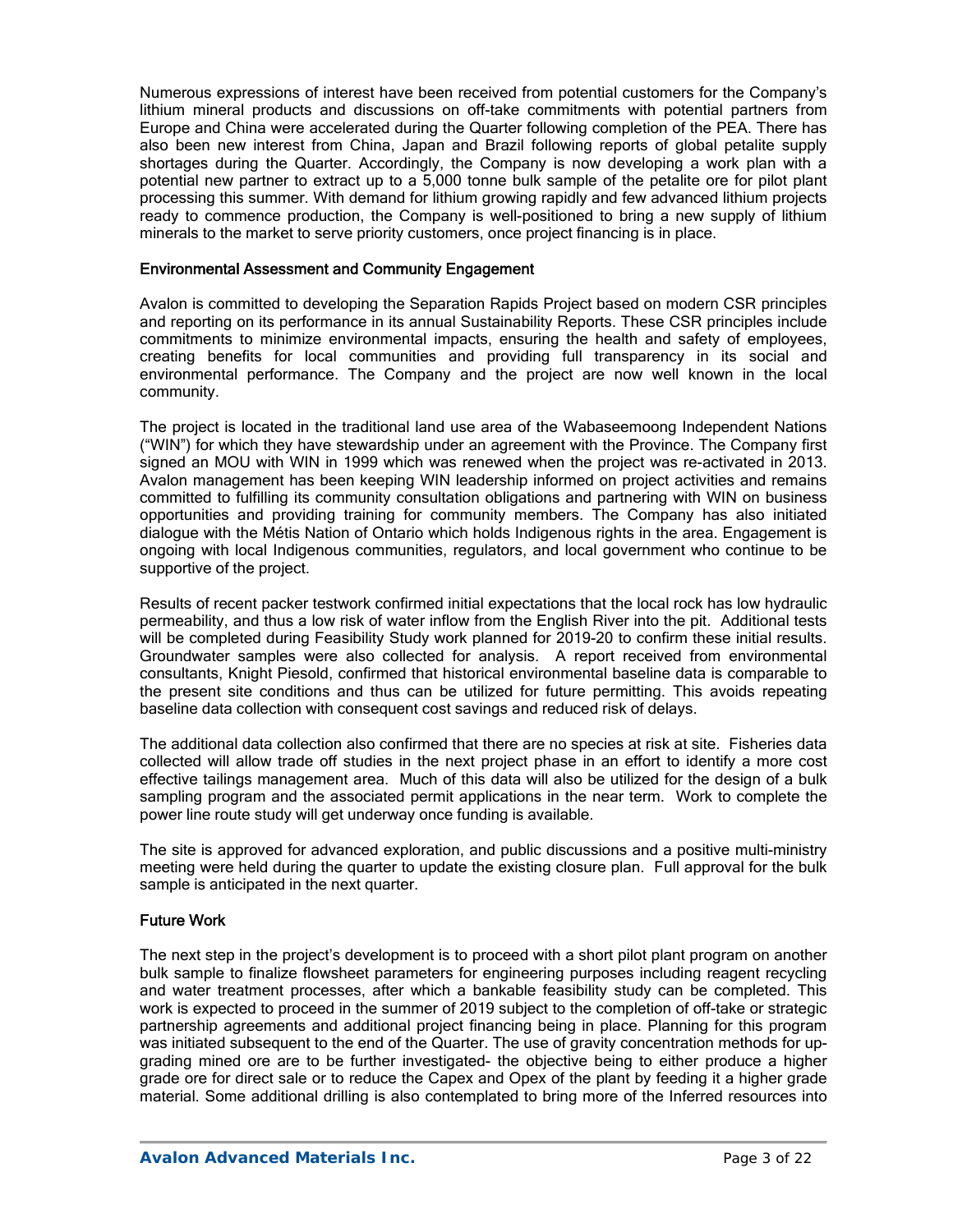the Measured and Indicated categories and collect more geotechnical data for pit design work. Continued exploration on the Paterson Lake claims in the vicinity of the new Snowbank pegmatite discovery and the Glitter pegmatite is planned for summer, 2019, including drilling if funding is available. Environmental studies of the proposed power transmission line route will be initiated once funding is available. Permitting for the bulk sample was well advanced at the end of the Quarter, along with a proposal for a multi-Ministry meeting and engagement on this proposed program. As the environmental studies are largely complete, once applications are submitted, it is anticipated that all permits can be obtained in under a year. Construction activities for many project components can be initiated prior to receipt of all permits.

Unless otherwise noted, the technical information on the Separation Rapids Lithium Project has been reviewed and approved by the Company's Senior Vice President, Metallurgy and Technology Development, Mr. David Marsh, FAusIMM (CP), or Dr. William Mercer, PhD, P.Geo. (Ontario), P. Geo. (NS), Vice President, Exploration, who are both Qualified Persons under NI 43-101.

### **Nechalacho Rare Earth Elements Project**

The Nechalacho Project is located at Thor Lake in the Mackenzie Mining District of the Northwest Territories ("NWT"), approximately 100 kilometres southeast of the city of Yellowknife. The property is now comprised of eight contiguous mining leases totalling 14,229 acres (5,786 hectares), after three mining claims totalling 332 hectares on the southwest side of the original five leases were converted to mining leases. The original five leases are subject to one independently owned 2.5% Net Smelter Returns ("NSR") royalty agreement. Avalon has the contractual right to buy out this royalty on the basis of a fixed formula, which is currently approximately \$1.56 million and which will increase at a rate equal to the Canadian prime rate until the royalty is bought out.

The property is situated in an area referred to as the Akaitcho Territory, an area which is subject to comprehensive land claim negotiations between the Government of Canada and the Treaty 8 Tribal Corporation, which consists of the Yellowknives Dene First Nation ("YKDFN"), the Deninu K'ue First Nation ("DKFN") and the Lutsel K'e Dene First Nation ("LKDFN"). The Company has signed an Accommodation Agreement with the DKFN. The Company also recognizes that the Tłįcho First Nation ("TFN") has a settled land claim with the Government of Canada which provides for certain harvesting rights in the area of the Nechalacho site. The general area around the Nechalacho site is subject to Indigenous rights asserted by two Métis organizations: the NWT Métis Nation ("NWTMN") and the North Slave Métis Alliance ("NSMA"). During 2014, Avalon concluded a Participation Agreement with the NWTMN and commenced discussions with the NSMA.

With the re-activation of the project in 2018, Avalon's exploration permitting allows for additional study at the T-Zone and historical areas, including partial dewatering of the adit for obtaining a bulk sample for testing. It also includes approval for the extension of the airstrip, road and plant site construction which can utilize any inert waste rock and optical sorting process rejects produced during exploration and development. In discussion with regulators, there is also potential to initiate future small scale mining activities under the existing exploration permit or the existing early works Land Use Permit and Water License. This has the environmental and cost benefits of avoiding the need for additional quarry development and allows for a rapid development of the low risk, low impact small scale mining activities.

During the Quarter, the Company and a private Australian company, Cheetah Resources Pty Ltd. ("Cheetah"), entered into definitive agreement (the "Agreement"), under which Cheetah will acquire ownership of the near surface resources in the T-Zone and Tardiff Zones of the property for a total cash consideration of \$5 million while the Company will retain ownership of the mineral resources below a depth of 150 metres above sea level, a 3% NSR royalty and will continue to have access to the property for exploration, development and mining purposes. The first \$200,000 was provided as a deposit following the signing of the terms sheet in January 2019 and an additional \$1.5 million has been received since the signing of the Agreement. The balance of the cash consideration of \$3.3 million will be paid incrementally over a four-month period from June 23, 2019.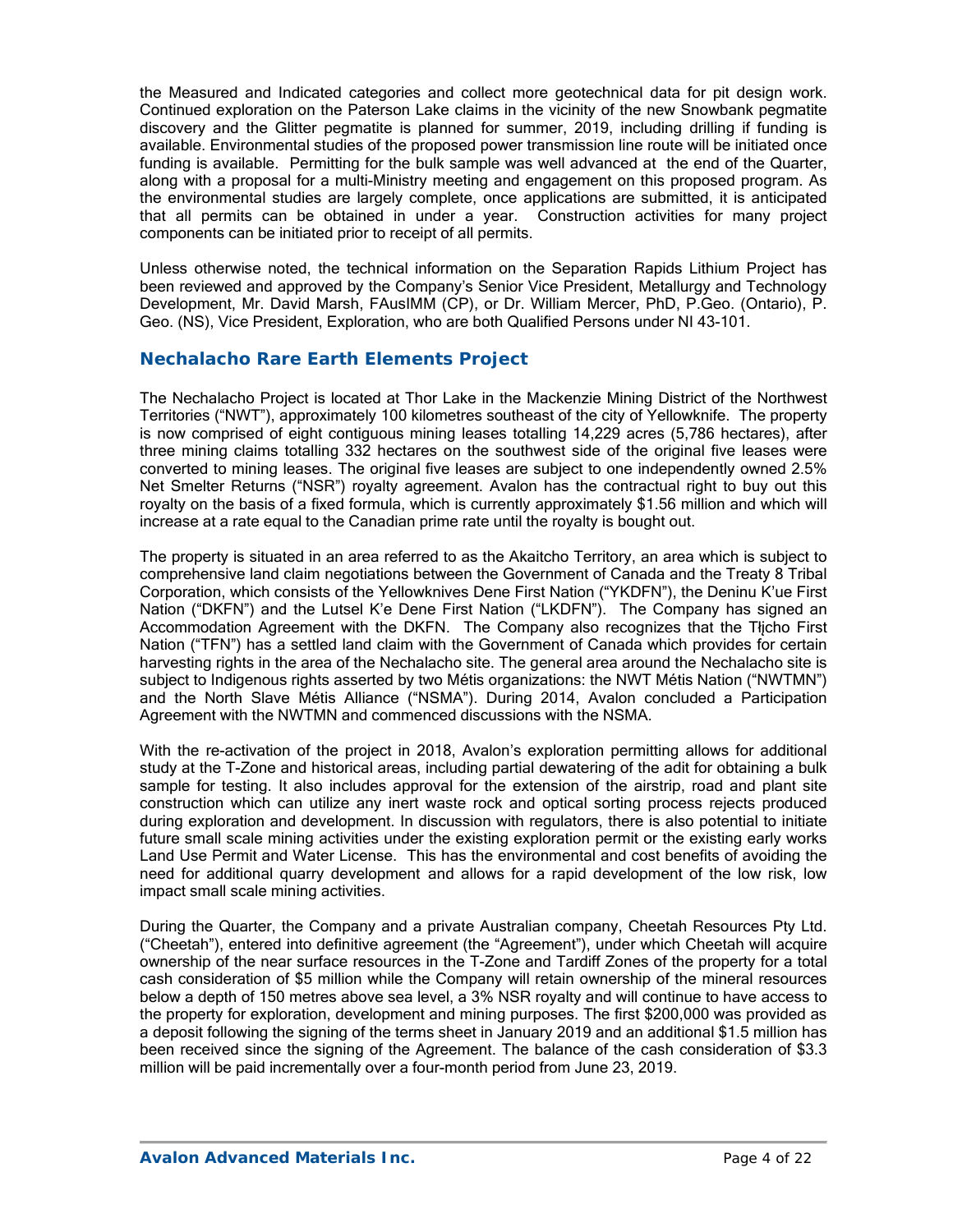Avalon continues to participate in advocacy efforts to secure Federal government funding for road and power line development, and continues to participate in GNWT regulatory developments.

Expenditures during the Quarter totalled \$88,186 (2018 - \$176,762), which were incurred primarily on geological resource modelling work on the T-Zone and mining lease payments.

### Rare Earth Markets

Interest in rare earth projects outside China (including Avalon's) has re-surfaced recently following the US National Defense Authorization Act banning the purchase of rare earths and rare earth magnets from China for the US Department of Defense. In addition, the Malaysian government has suggested that Lynas Corporation's operating permit for its Rare Earth Separation Plant and Refinery which expires in September 2019 may not be renewed unless Lynas disposes of 450,000mt of radioactive waste stored at the plant site in Malaysia. This new development coupled with the ongoing US trade dispute with China has created considerable new supply chain uncertainty for these critical materials.

Rare earth magnets remain vital to many clean technology applications requiring high efficiency, lightweight electric motors and generators. This includes motors for electric vehicles, which can require 5-10kg of rare earth magnets per vehicle.

### Recent Work and Future Development Plans

Avalon and Cheetah are now investigating the possibility for Cheetah to initiate development at Nechalacho in the near term as a small-scale producer of Neodymium-Praseodymium ("Nd-Pr") rich concentrates from near surface resources in the T-Zone. A low-cost mining, crushing and oresorting operation is contemplated that has significant advantages over the already-approved Basal Zone Project development plan both from a cost and an environmental footprint standpoint. The barren waste rock generated from the ore-sorting process (being environmentally benign) would negate the need for the originally proposed aggregate quarry for site development and the process flowsheet would not involve extensive use of water or other chemical reagents.

Avalon completed a field program in September 2018 to conduct additional sampling in the area of the T-Zone and Tardiff Zones to collect more analytical data on the Nd-Pr rich bastnaesite mineralization. Additional samples of the bastnaesite mineralization were also collected for initial ore-sorting process testwork initiated during the Quarter. The Company acknowledges the contribution towards the partial financing of the program from the Government of the NWT Mineral Incentive Program.

Following the receipt of the new Exploration Type B Land Use Permit in June, that will remain valid until June 2023, Avalon also received approval for the extension of its existing Land Use Permit and Water License for the first year of site preparation and preliminary low impact construction activities. These are valid until April 2021 and May 2021 respectively. Ongoing engagement with local Indigenous communities was also completed with no concerns identified. Site waste rock materials were collected for future testing to confirm that this material is environmentally inert, similar to other previously tested waste rock at the site, with additional testing of ore and ore-sorting rejects planned following the production of samples during metallurgical testing.

A work plan is now being developed for 2019 in collaboration with Cheetah with the overall objective of getting the T-Zone ready for initial small-scale production of Nd-Pr (bastnaesite) concentrates by Cheetah in late 2020.

Unless otherwise noted, the technical information on the Nechalacho Project has been reviewed and approved either by the Company's Senior Vice President Metallurgy and Technology Development, Mr. David Marsh, FAusIMM (CP), or Dr. William Mercer, PhD, P.Geo. (Ontario), P. Geo. (NWT), Vice President, Exploration, who are both Qualified Persons under NI 43-101.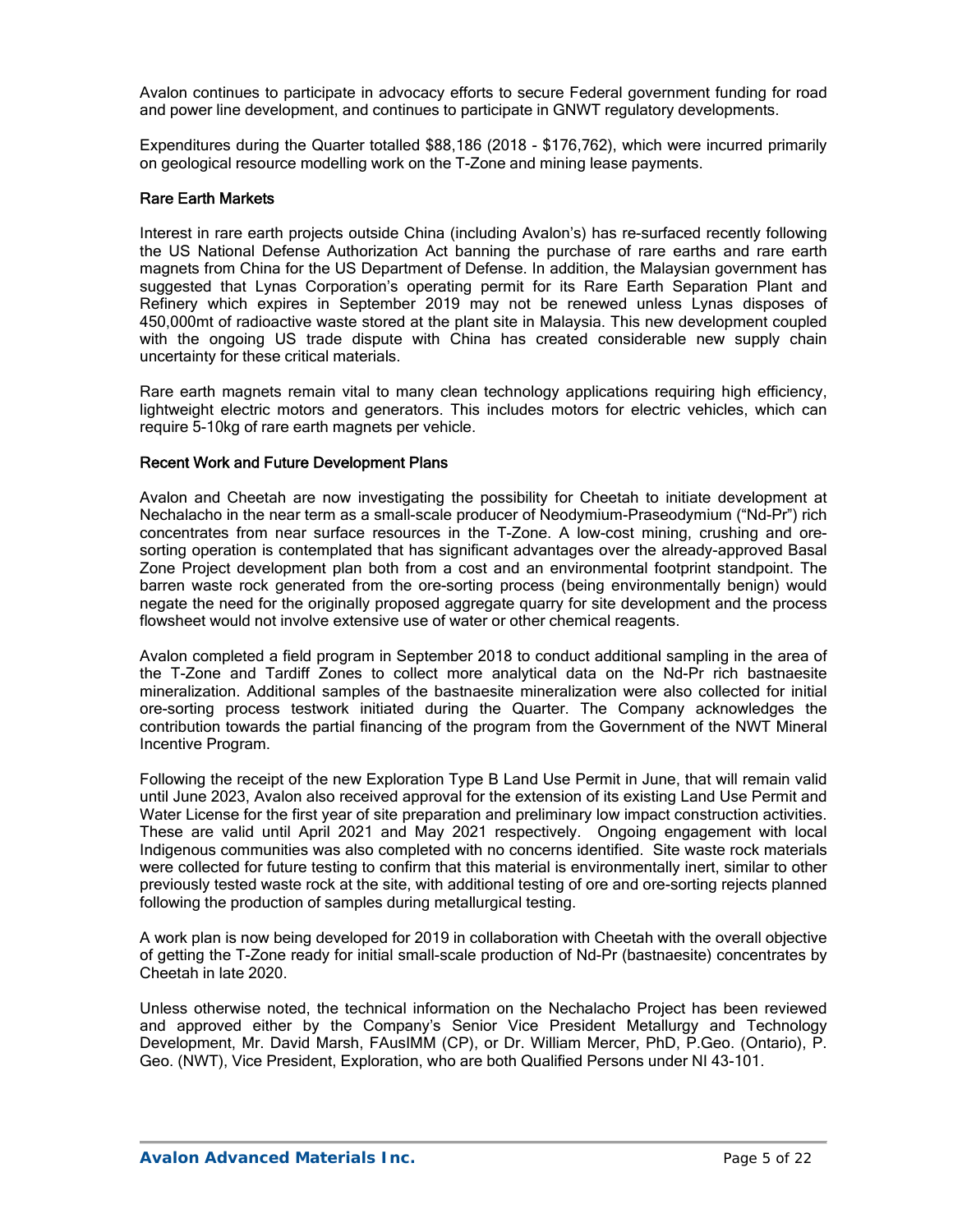### *East Kemptville Tin-Indium Project*

The 100% owned East Kemptville Tin-Indium Project is located 55km northeast of Yarmouth, Nova Scotia, Canada. The property consists of a Special Licence (soon to be converted to a Mineral Lease) plus one additional exploration licence covering approximately 2,400 hectares (6,000 acres) in aggregate. East Kemptville was an operating tin mine from 1985-1992 and was North America's only large primary tin producer, before closing prematurely in 1992 due to a collapse in tin prices. Increasing global demand for tin and tightening supplies have resulted in strengthening tin prices, creating an opportunity for Avalon to consider re-developing East Kemptville.

Avalon is presently in the process of securing full tenure to the site under a Mineral Lease to put the Company in a position to re-start production at a small scale, utilizing the existing stockpile resources for initial feed to a gravity concentrator, supplemented by accessing near-surface higher grade tin resources. The present model will remediate the existing environmental liability and ultimately result in the full rehabilitation of the site. During fiscal 2018 the Company completed a PEA based on this new re-development model that indicated positive economics.

During the Quarter, the Company continued preparing the application for the Mineral Lease which was largely completed and submitted in December. As a result of regulatory changes to the Mining Act, some minor additional work is ongoing to meet new requirements for the closure plan. Submission of the Closure Plan is scheduled for Q3 calendar 2019, including an external review and certification. Once received, the Mineral Lease will allow Avalon to proceed with site development once final feasibility study work is completed and project financing is in place. Environmental work was completed to allow the finalization of the Environmental Impact Assessment (referred to as a Project Environmental Assessment Designation in Nova Scotia) and the Crown Land Lease Transfer. These processes are anticipated to take approximately 4-6 months once submitted and therefore should be completed in late 2019. This will include the environmental benefits of the ongoing ore-sorting test work. Once all approvals are in place, financing is secured and feasibility work completed, the operation could be brought to initial production in 12-16 months, potentially by the end of 2020.

The Company incurred \$36,736 (2018 - \$155,387) in expenditures during the Quarter on the East Kemptville Project, which were mainly incurred on environmental studies and permitting and assay analysis of samples collected from the stockpile.

### Project Development Update

As disclosed in the Company's news release dated September 17, 2018 the Company received further encouraging results from an ore-sorting testwork program conducted on small samples of East Kemptville tin mineralization. These results provide further encouragement that sensor-based ore-sorting ("SBS") technology can be successfully implemented at East Kemptville to reduce both the capital and operating costs estimated for the 2018 PEA, and to reduce the volume of tailings generated from the proposed operation. This work was conducted by Cronimet Mining Processing SA (Pty) Ltd ("CMPSA"), who are providing technical and metallurgical services to Avalon in relation to the East Kemptville Project. CMPSA has also expressed interest in partnering with Avalon on the development of the project.

As a result of the success of bench-scale ore-sorting testwork, Cronimet requested a larger bulk sample be collected for advanced testwork to confirm the results from the bench-scale work. In January, 40 tonnes of typical Low Grade Stockpile rock was extracted for this purpose and twentyseven tonnes have been shipped to Cronimet's test facility for a pilot-scale evaluation of SBS technology on the tin mineralization, which testwork is in progress. The remaining sample, comprising thirteen tonnes, will be retained near the site for future testwork.

During the bulk sampling program, some smaller samples were also collected at various depths within the stockpile that will used to confirm tin grade distribution within the stockpile along with the results of the planned stockpile drilling program.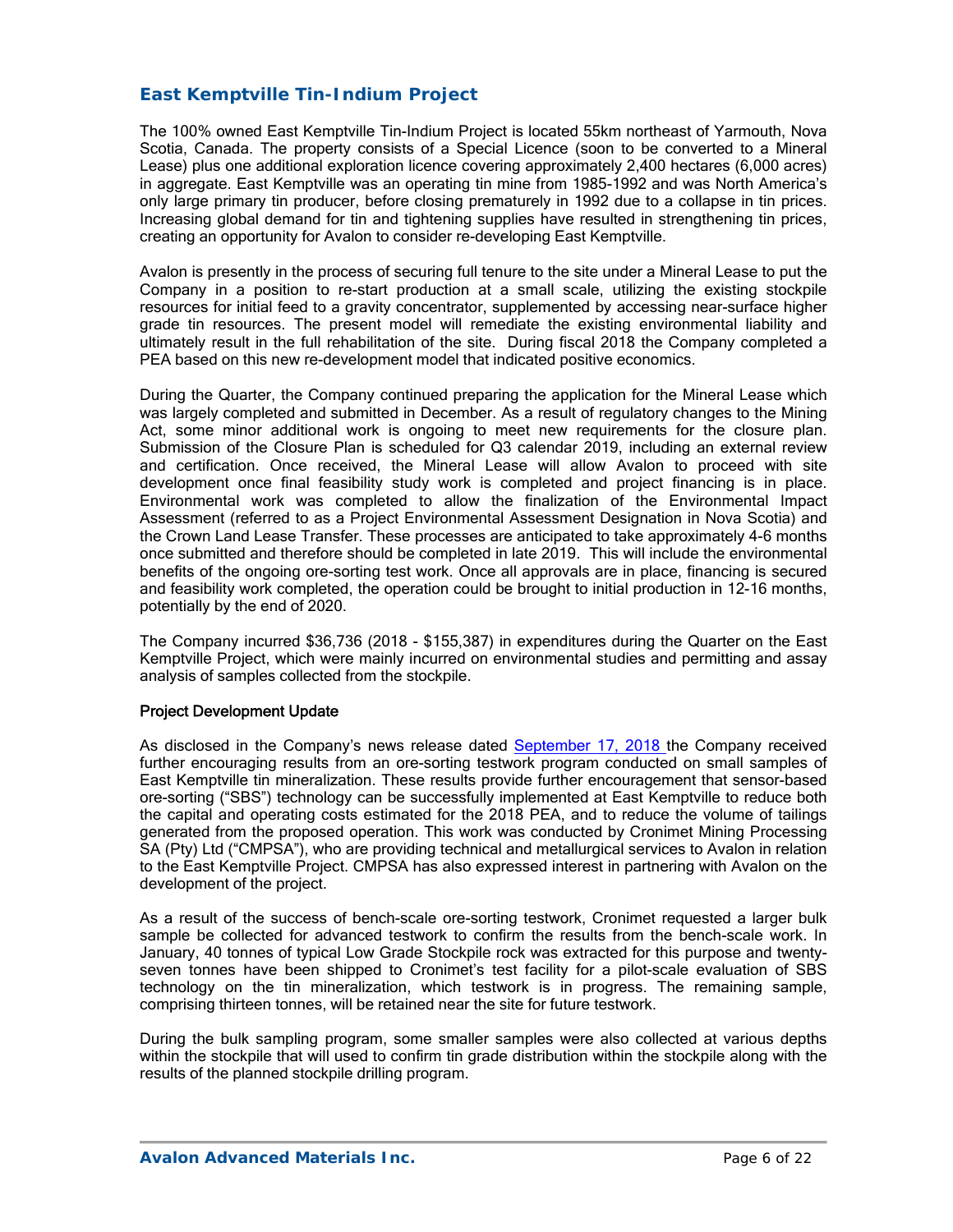In addition to extensive engagement during the year with NGOs, political and business leaders, engagement continued to accelerate with the Acadia First Nation ("AFN") during the Quarter. Regular meetings have been scheduled with AFN leadership to discuss business opportunities. A meeting was held with the Benefits Committee of the KMKNO (Provincial Mi'kmaq) Assembly toward concluding an IBA type agreement and to initiate their input into the permitting process. The responsibility for the IBA negotiation was transferred to the local AFN, which will simplify and improve this process. The AFN continue to be supportive of the Company's development plans for the East Kemptville site.

The ore-sorting testwork, combined with a confirmation drilling program on the stockpile, will be utilized to finalize the small-scale site re-development model to the feasibility level of confidence. On permitting, in addition to the Mining Lease and Crown Land Lease transfer, work will also be initiated on the required Industrial Approval.

Unless otherwise noted, the technical information on the East Kemptville Tin-Indium Project has been reviewed and approved either by the Company's Senior Vice President Metallurgy and Technology Development, Mr. David Marsh, FAusIMM (CP), or Dr. William Mercer, PhD, P.Geo. (Ontario), P. Geo. (NS), Vice President, Exploration, who are both Qualified Persons under NI 43- 101.

### *Lilypad Cesium Project*

The Lilypad Cesium Project consists of 166 new claim units, totalling slightly over 3,200 ha, covering a field of lithium, tantalum and cesium mineralized pegmatites, and located 150 kilometres northeast of Pickle Lake, Ontario. The claims were staked by the Company between January 1999 and October 2000 and are 100% owned by the Company with no underlying royalties. Previous owners of the property drilled some 50 shallow drill holes and Avalon completed 32 drill holes totaling 4,781 metres in 2000 and 2001 in a program focused primarily on tantalum potential that produced encouraging initial results including the discovery of significant cesium mineralization as the ore mineral pollucite.

The project has been inactive since 2002 awaiting a recovery in tantalum prices or new demand for cesium minerals. Two developments in 2018 have encouraged Avalon to resume exploration at the property. Firstly, development plans for the Ring of Fire area, north of the property, increase the probability of new road access being developed into the area in the near future. Secondly, because of recent increasing market interest in both lithium and cesium, a field program is justified primarily to further investigate the cesium potential of the property due to a global supply shortage. During the Quarter, Cabot Corp. announced the sale of its Specialty Fluids division (owner of the polluciteproducing Tanco Mine in Manitoba) to Sinomine, a large Chinese mining and chemical company with a division focused on rare metals supply. This news suggests that an opportunity may now exist to create a new pollucite supply chain to serve cesium markets outside China.

Renewed exploration work now planned for summer 2019, subject to financing, will comprise geological mapping and geochemical sampling to better understand cesium distribution, identify new drill targets, initiate preliminary environmental activities and to obtain samples suitable for metallurgical testwork. The 2000 and 2001 work program recognized exceptional cesium potential over a broad area on the property with drill intercepts assaying up to  $6.205\%$  Cs<sub>2</sub>O over 1.70 metres in one mineralized dyke known as the Pollucite Dyke.

The project is located in the traditional territory of the Eabametoong First Nation. The Company has re-started discussions with community members on opportunities for collaboration.

### *Other Projects*

The Company did not complete any work on any of its other projects during the Quarter.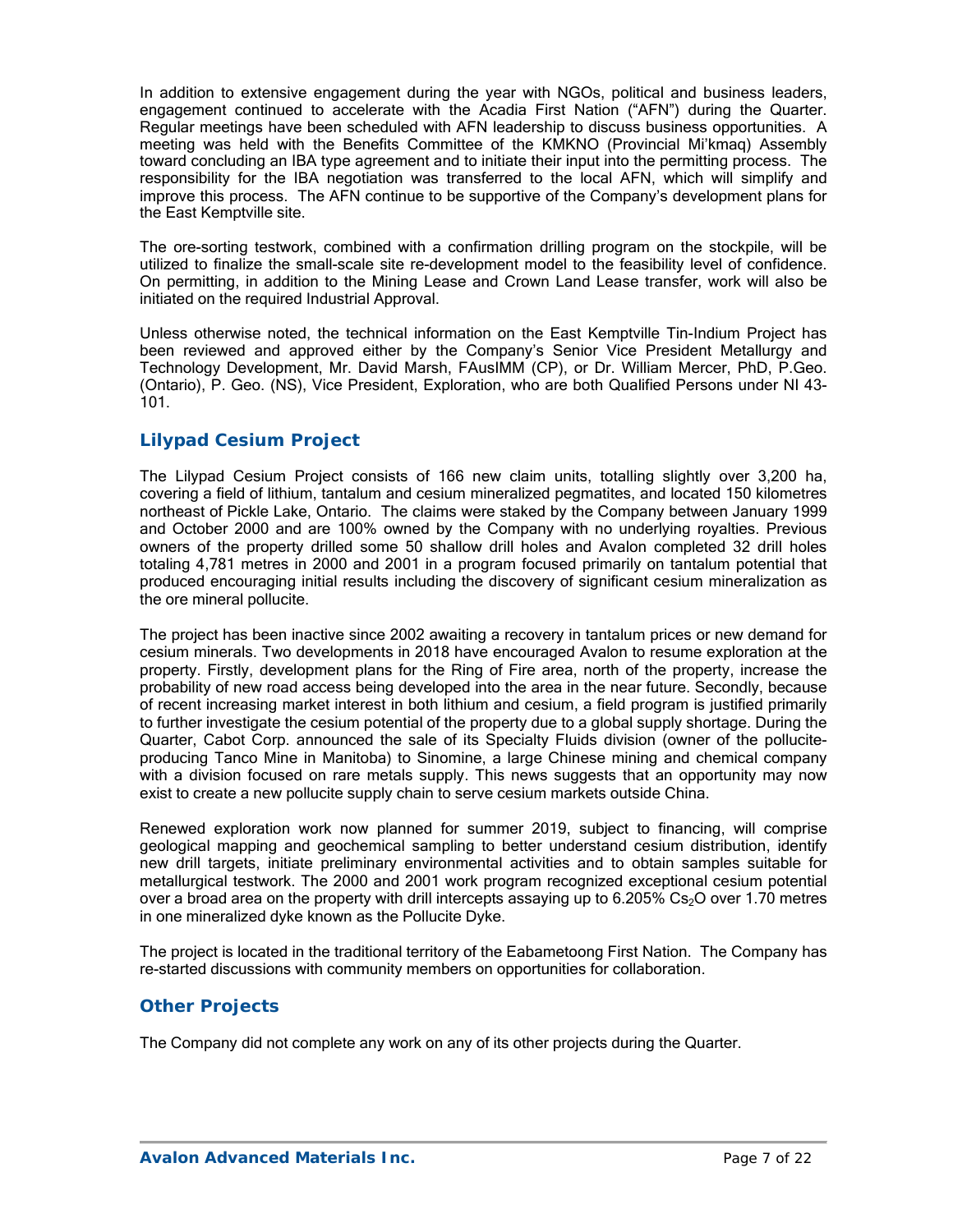# **Corporate Social Responsibility**

In November 2018, the Company released its 2018 Sustainability Report, which is available for download on the Company's website at: http://www.avalonAM.com

The 2018 Sustainability Report was prepared in accordance with the streamlined October 2016 Global Reporting Standards. The 2018 Sustainability Report incorporates a self-assessment of Fiscal 2018 performance and sets targets for 2019 against the applicable Mining Association of Canada "Toward Sustainable Mining" indicators.

During the Quarter the Company received a PDAC-AME "Safe Day Everyday Bronze Award" for zero lost time incidents during the 2017 field season. In addition, the Company was recognized as one of six companies that has reported to the annual safety survey for more than ten consecutive years, with Avalon reporting for 12 years.

In addition to the Company's safety performance, the report includes many other accomplishments such as energy efficiency initiatives, community outreach, and metallurgical process improvements that contribute to improved environmental performance. Avalon is committed to working closely with its Indigenous partners to create lasting economic and social benefits in the communities. In addition to its partners in the NWT, dialogue is ongoing with the Acadia First Nation in Nova Scotia as it relates to the East Kemptville Project and with Wabaseemoong Independent Nations ("WIN") and Métis Nation of Ontario with respect to the Separation Rapids Lithium Project, and was recently initiated with the Eabametoong First Nation for the Lilypad Cesium Project.

To provide independent advice as to the efficacy of the Company's CSR work, the Company maintains an independent Sustainability Advisory Committee ("SAC") that meets intermittently to review all of the Company's sustainability-oriented work at all its projects. Recently, meetings have been infrequent due to the low level of current development activity although the members were all invited to review and comment on the 2018 report. In recognition of its sustainability efforts, Avalon has once again placed among *Corporate Knights'* 2018 Future 40 Responsible Corporate Leaders in Canada from a shortlist of eligible small and mid-size organizations.

The methodology for the 2018 Future 40 Responsible Corporate Leaders in Canada ranking is based on 16 key performance indicators covering resource, employee and financial management. The full methodology for this year's ranking is available from Corporate Knights here: http://www.corporateknights.com/reports/future-40/2018-future-40-methodology-15085128/. Private or publicly-listed companies headquartered in Canada with revenue of under \$1 billion and evidence of ESG reporting are eligible. Ranking is based on publicly-disclosed data, verified by the companies prior to project completion. In addition to this recognition, Avalon's sustainability leadership has been recognized on other ways including the adoption and use by the Prospectors and Developers Association of Canada, of Avalon's GHG measurement and reporting system.

The full ranking can be viewed in *Corporate Knights Magazine*'s Spring 2018 issue or online at www.corporateknights.com/reports/2018-future-40/2018-future-40-results-15241106/.

The Company's focus is on materials that enable clean technology, including solar and wind power. In order to do this sustainably, Avalon designs its operations to minimize environmental impacts and greenhouse gas emissions, while planning for rehabilitation and productive use of the land post closure. The Company also now applies a staged-development approach to its cleantech materials projects, which involves starting production at a modest scale, to minimize project footprint and potential risks to environment, while also reducing operating costs, investment risk and creating opportunities for its Indigenous business partners.

The Company continues to be recognized as a leader in advocating for equity participation by Indigenous business in mineral development. Avalon's CEO, Don Bubar, was recently recognized with the 2019 PDAC Distinguished Service Award for his work with PDAC in establishing its Aboriginal Affairs Committee in 2004 and success in advancing its mission toward increased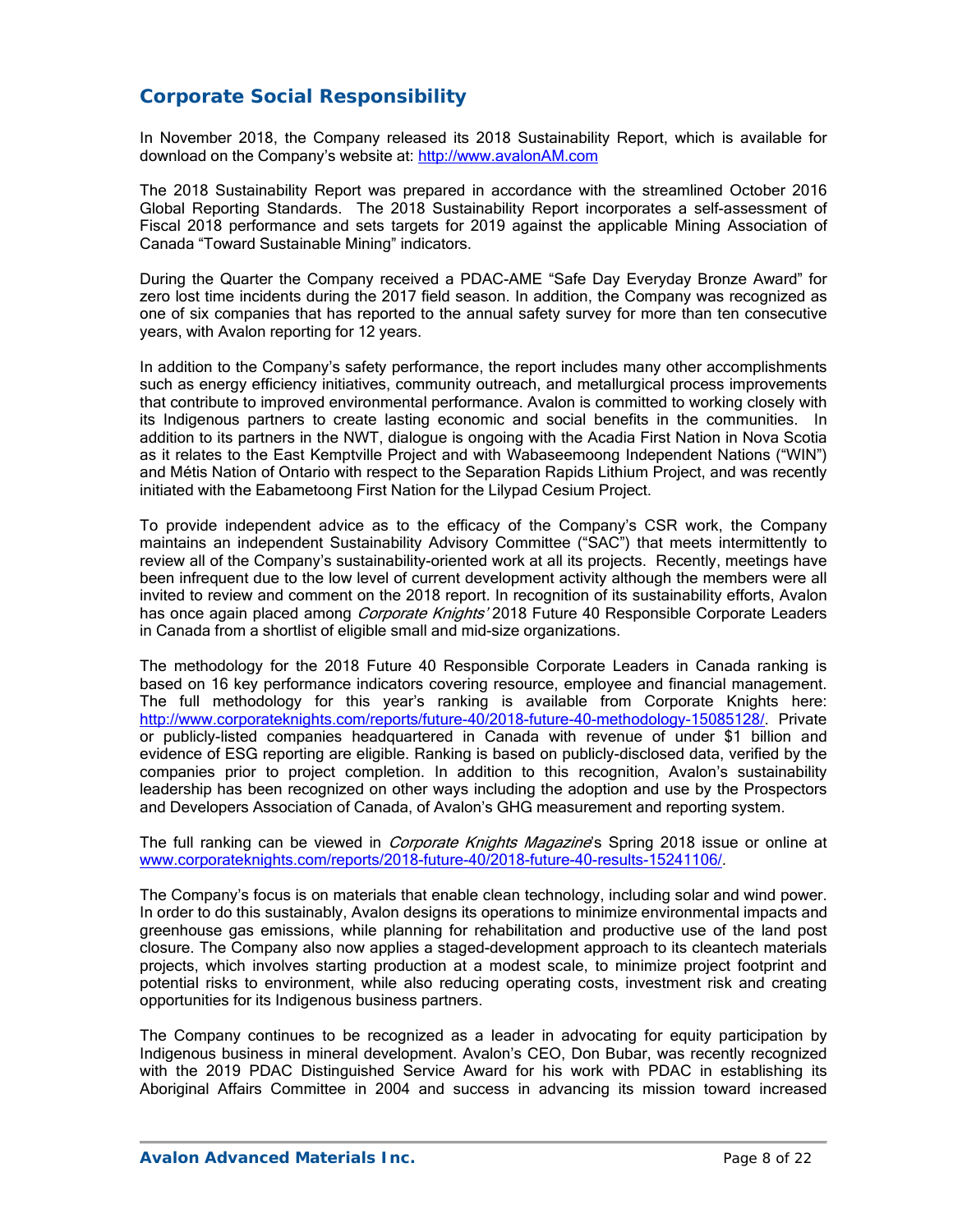Indigenous participation in the mineral industry and increased co-operation between companies and Indigenous communities.

# **Administration and Other**

Corporate and Administrative expenses totalled \$564,961 during the Quarter, a 23% decrease from the amount incurred in the same quarter in Fiscal 2018 (\$733,103). The main areas of decreased operating expenses for the Quarter were expenses on public and investor relations and marketing and sales related expenses.

Expenses on public and investor relations for the Quarter decreased by \$106,110 (82%) to \$23,906 compared to \$130,016 for the same quarter in fiscal 2018. The decrease is primarily related to the reduced amount of work provided by consultants with respect to investor relations activities in the US and in Europe. The Company also participated in fewer capital and investment conferences during the Quarter compared to the same quarter in Fiscal 2018. During the Quarter, PDAC 2019 was the only significant investment conference attended by the Company. The Company did participate in the World Bank's launch of its Climate Smart Mining Facility initiative in Washington, DC on May 1, which provided an opportunity for the Company to present its model of environmentally and socially responsible cleantech materials production to a new audience of international impact investors and end-users.

A small net credit was recognized on marketing and sales related expenses during the Quarter compared to expenses of \$22,904 for the same quarter in fiscal 2018, which primarily related to the decrease in registration fees and travel expenses to attend industry conferences, as well as a vendor credit for which the related cost was expensed in 2018.

Salaries and benefits for the Quarter totaled \$381,218 compared to \$386,475 for the same quarter in fiscal 2018.

Share based compensation decreased to \$16,806 for the Quarter compared to \$34,014 for the same quarter in fiscal 2018. This decrease is primarily related to the decrease in the estimated fair values of options earned during the Quarter compared to the same quarter in fiscal 2018.

For the Nine Month Period, corporate and administrative expenses totalled \$1,845,836 compared to \$2,076,600 for the same period in fiscal 2018. The main areas of decreased operating expenses for the Nine Month Period were expenses on public and investor relations, marketing and sales related expenses, insurance and shareholders' communications and filing fees. Expenses on other functional areas were at about the same level as for the comparative period in fiscal 2018.

Consistent with the Quarter and for similar reasons, expenses on public and investor relations for the Nine Month Period decreased by \$105,802 (40%) to \$158,583 compared to \$264,385 for the same period in fiscal 2018.

Marketing and sales related expenses decreased by \$47,456 (82%) to \$10,205 during the Nine Month Period compared to the same period in fiscal 2018, which primarily related to the decrease in travel for meetings with potential customers. The Company also participated in fewer industry conferences.

Insurance expenses decreased by \$29,646 (30%) to \$68,355 during the Nine Month Period compared to the same period in fiscal 2018, which primarily related to the reduction in premium for the Company's directors' and officers' liability insurance policy.

Shareholders' communications and filing fees for the Nine Month Period decreased by approximately 14% to \$121,273 compared to \$140,370 for the same period in fiscal 2018. This decrease is primarily related to the cost savings realized by printing its 2019 AGM proxy materials in black and white instead of color and by delivering the AGM proxy materials electronically to all eligible shareholders in the U.S.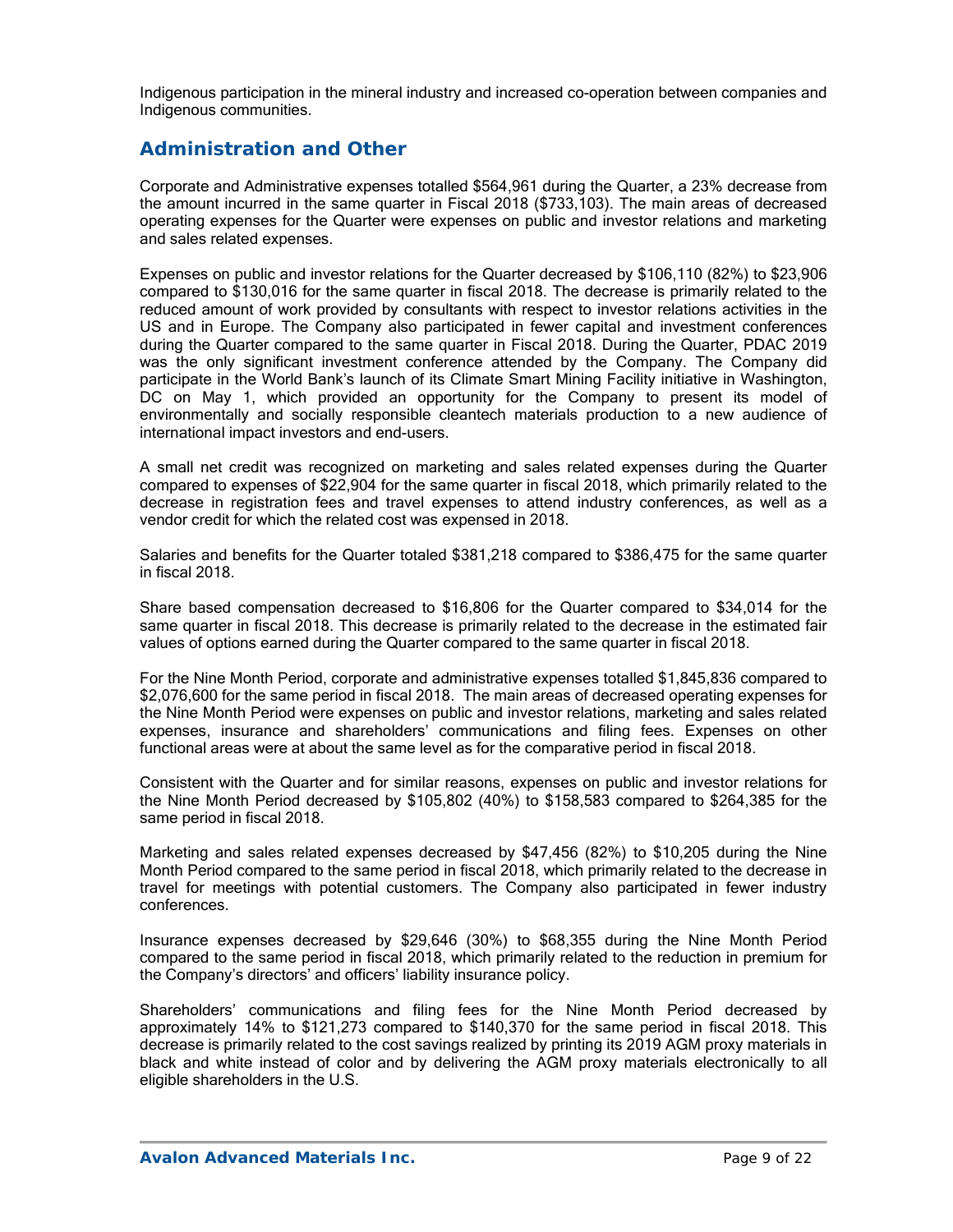Salaries and benefits for the Nine Month Period increased slightly to \$1,082,472 from \$1,067,160, compared to the same period in fiscal 2018. The increase in salaries and benefits was primarily related to the increase in the provision for accrued vacation days.

The Company recognized a financing transaction cost expense of \$177,503 during the Nine Month Period relating to the issuance of the convertible note payable issued on November 30, 2018, and the financing transaction cost expense of \$467,565 recognized during the same period in fiscal 2018 was related to the issuance of 300 B1 Preferred Shares at a price of \$5,000 per share for gross proceeds of \$1,500,000 in January 2018.

Stock-based compensation decreased to \$62,084 from \$112,462 during the Nine Month Period compared to the same period in fiscal 2018. This decrease is primarily related to the decrease in the estimated fair values of options earned during the Nine Month Period compared to the same period in fiscal 2018.

On May 31, 2019, the fair values of the Company's outstanding derivative liabilities (which included the warrants denominated in US\$ warrants and warrants with exercise prices that are subject to adjustment from time to time in the event of certain common share rights offerings) were remeasured using the Black-Scholes pricing model, which resulted in a loss of \$431,650 for the Nine Month Period (being the increase in the estimated value of these warrants between August 31, 2018 and May 31, 2019) and a loss of \$531,943 for the Quarter (being the increase in the estimated value of these warrants between February 28, 2019 and May 31, 2019). The changes in the estimated value of these warrants are mainly caused by the fluctuation in the trading price of the Company's common shares on May 31, 2019 compared to August 31, 2018 and February 28, 2019.

The fair values of the Company's outstanding convertible redeemable preferred shares (issued in March 2017, January 2018 and June 2018) were also re-measured, which resulted in losses of \$329,438 and \$68,250 for the Nine Month Period and the Quarter, respectively.

# **Summary of Quarterly Results**

| <b>Fiscal Year</b>                         |               | 2019           |                | 2018    | 2017          |                |                |         |
|--------------------------------------------|---------------|----------------|----------------|---------|---------------|----------------|----------------|---------|
| For the Quarters Ended                     | <b>May 31</b> | <b>Feb. 28</b> | <b>Nov. 30</b> | Aug. 31 | <b>May 31</b> | <b>Feb. 28</b> | <b>Nov. 30</b> | Aug. 31 |
|                                            |               |                |                |         |               |                |                |         |
| Revenue (Interest)                         | 10.655        | 15.126         | 13.941         | 14.340  | 20.204        | 12.484         | 14.749         | 16,080  |
| Net Loss before discontinued<br>operations | 1,127,319     | 638,820        | .569.937       | 786.927 | 682.931       | 1,142,848      | 628.038        | 835,616 |
| Net Loss                                   | 1,127,319     | 638,820        | ,569,937       | 786.927 | 682.931       | 1,142,848      | 628,038        | 835,616 |
| Net Loss, per share, basic<br>land diluted | 0.004         | 0.002          | 0.006          | 0.004   | 0.003         | 0.005          | 0.003          | 0.004   |

The following selected financial data is derived from the unaudited condensed consolidated interim financial statements of the Company.

The fluctuation in quarterly net loss is primarily due to share-based compensation expenses recognized as stock options granted to directors, officers, employees and consultants of the Company are earned, the impairment losses recognized on resource properties, changes in the fair value of derivative liabilities and convertible redeemable preference shares, and expensed financing transaction costs. The costs of resource properties are written down at the time the properties are abandoned or considered to be impaired in value.

# **Liquidity and Capital Resources**

In management's view, given the nature of the Company's operations, which consists mainly of the exploration and development of mineral properties, the most relevant financial information relates primarily to current liquidity, solvency, and planned property expenditures. The Company's financial success will be dependent on the economic viability of its resource properties and the extent to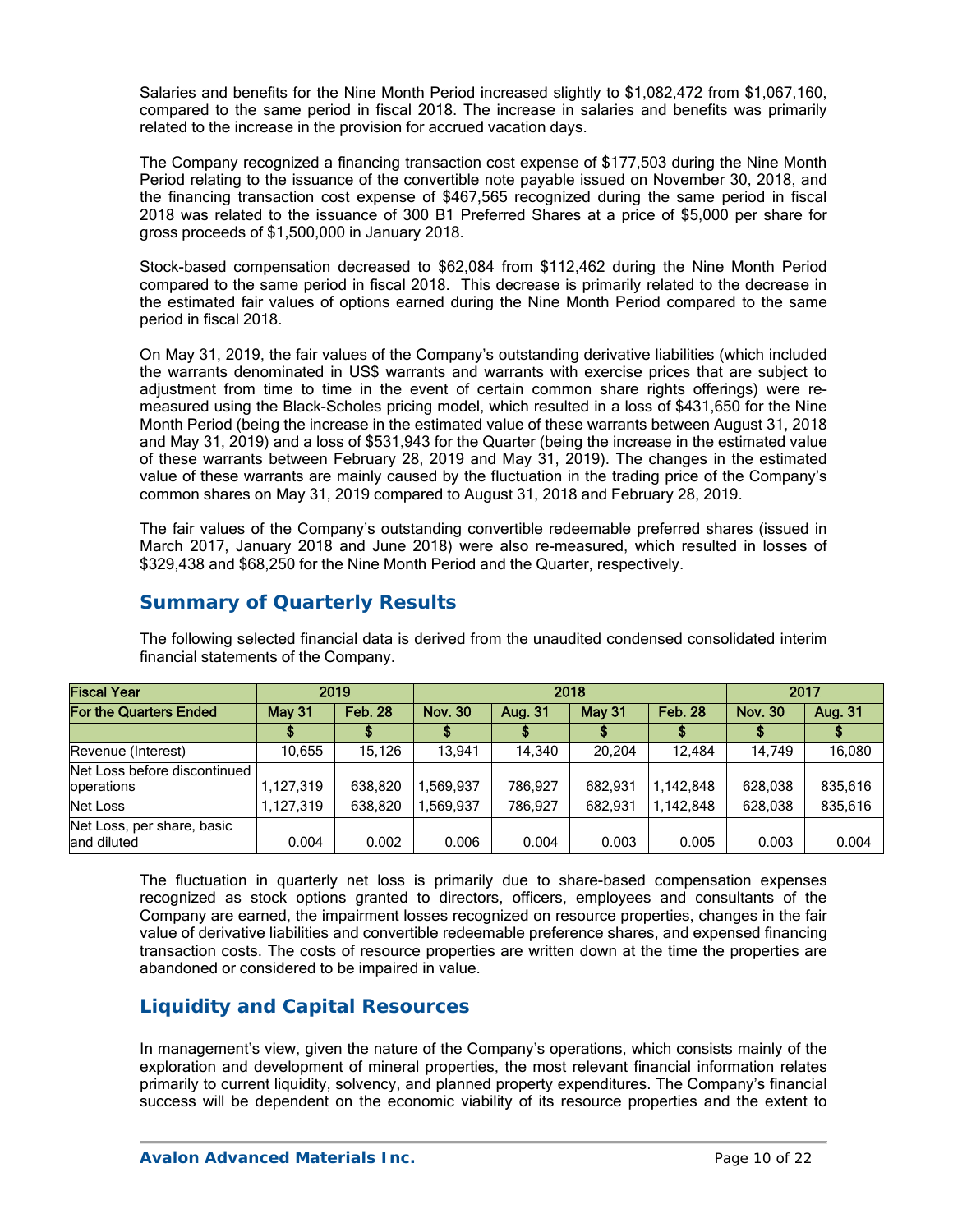which it can discover and develop new mineral deposits. Such development may take several years to complete and the amount of resulting income, if any, is difficult to determine. The sales value of any mineralization discovered by the Company is largely dependent on factors beyond the Company's control, including the market value of the metals and minerals to be produced.

The Company manages its capital structure and makes adjustments to it based on the funds available to the Company in light of changes in general economic conditions, the Company's short term working capital requirements, and its planned exploration and development program expenditure requirements.

As the Company is in the development stage, its principal source of capital is from the issuance of equity securities. In order to achieve its objectives, the Company expects to spend its existing working capital and raise additional funds as required.

As at May 31, 2019, the Company has current assets of \$426,181 and current liabilities of \$1,779,181. The holder of the Company's convertible redeemable preferred shares is entitled to demand repayment of the applicable redemption value per share in cash (which totalled \$1,272,500 as at May 31, 2019) upon the occurrence of certain Redemption Events. Excluding the deferred flow-through share premium of \$74,577, the Company's adjusted working capital deficit was \$1,278,423 (calculated by adding back the deferred flow-through share premium of \$74,577 to the working capital deficit of \$1,353,000). As the de-recognition of the balance of the deferred flowthrough share premium will not require the future outflow of resources by the Company, it is management's belief that the adjusted working capital figure provides useful information in assessing the Company's liquidity risk. As at August 31, 2018, the Company had adjusted working capital deficit of \$170,908 and cash and cash equivalents on hand of \$319,057.

The Company's monthly operating expenditures, excluding expenditures on resource property work programs, average \$280,000 during periods of moderate project activity. The Company's anticipated resource property expenditures for Fiscal 2019, assuming the requisite financing is in place, are budgeted at approximately \$1,300,000 (excluding capitalized salaries and benefits), of which approximately \$470,000 had been incurred by May 31, 2019.

As disclosed earlier under "Nechalacho Rare Earth Elements Project", subsequent to the Quarter, the Company has received an additional \$1.5 million in cash from Cheetah after entering into the Agreement. The remaining balance of \$3.3 million will be received incrementally over a four-month period from June 23, 2019.

The completion of the Agreement with Cheetah on the Nechalacho Project has provided the Company with a source for \$4.8 million in new non-dilutive working capital to cover its immediate needs for operating expenses. The Company will need to raise additional capital to fund significant new work programs on the Separation Rapids, East Kemptville and Lilypad Projects. Initiatives to raise additional capital are in progress. There continues to be some uncertainty as to the Company's ability to raise sufficient additional funds on favourable terms for all of its planned program expenditures. Discussions with potential joint venture partners to provide project financing will also be undertaken. This condition creates some uncertainty about the Company's ability to continue as a going concern. The Company's expenditures on other discretionary exploration and development activities have some scope for flexibility in terms of amount and timing, which can be adjusted accordingly.

The Company does not have any externally imposed capital requirements other than those certain Redemption Events contained in the preferred share terms. The Company continues to work on attracting more substantial project financing through the participation of one or more strategic partners, a long term construction debt financing facility, and/or through the equity markets. If the Company is not able to secure financing on satisfactory terms, expenditures on the development of its projects will need to be delayed.

All of the Company's resource properties are owned, leased or licenced with minimal holding costs. The most significant holding costs being annual lease rental fees on Nechalacho of \$24,841 and the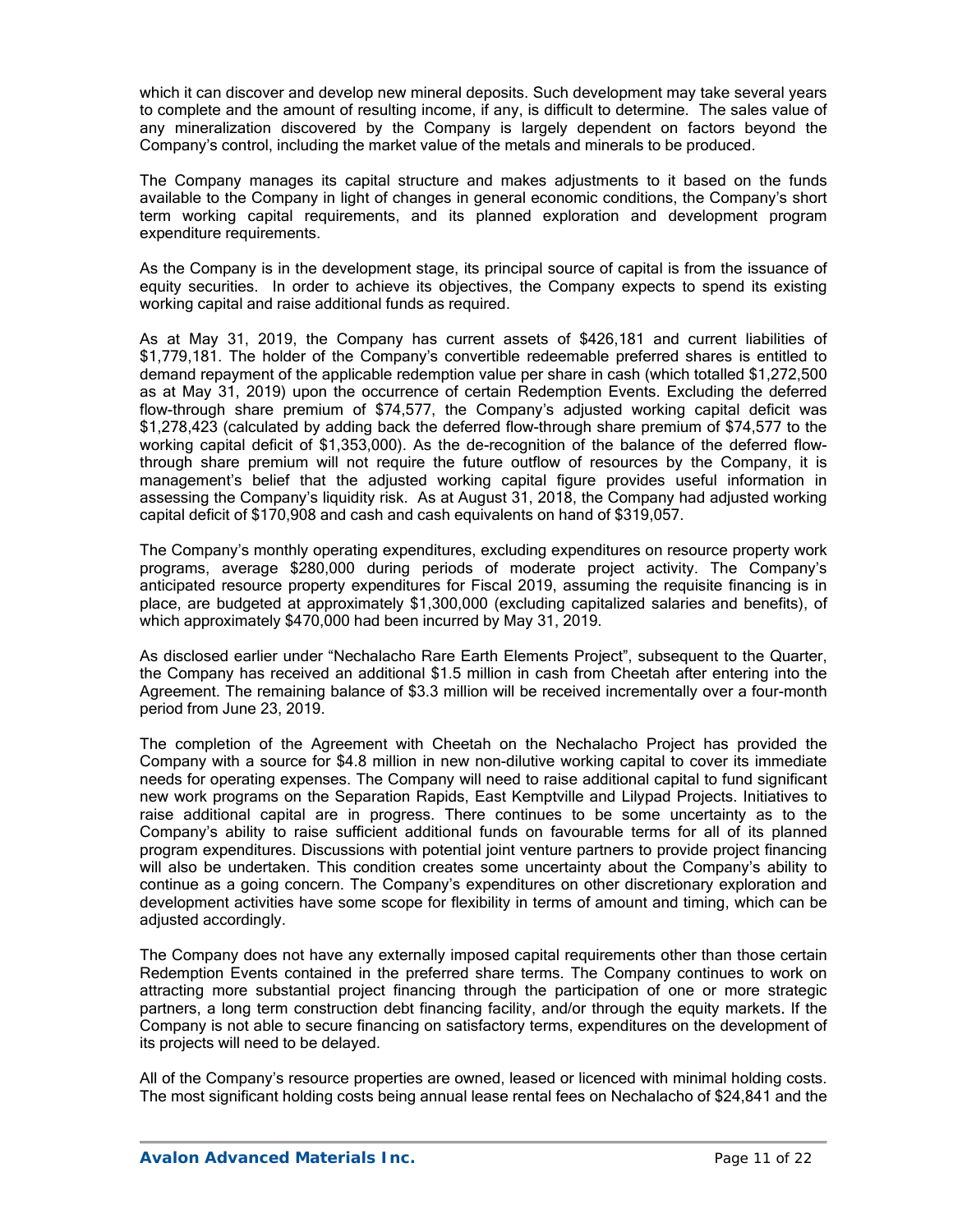annual expenditures related to the mining leases at Separation Rapids and Warren Township totalling \$3,327. As at May 31, 2019, the Company is required to incur additional Canadian Exploration Expenditures of \$348,024 by December 31, 2019. This amount represents the remaining balance of the required expenditures resulting from the private placements completed in December, 2018.

A joint venture with an industry partner or end-user may represent an attractive alternative for financing the further stages in the development of any of the Company's projects once the capital requirements become relatively large.

The Company has an operating lease for its premises. As at the date of this MDA, the minimum lease commitments under these leases are as follows:

| Fiscal year ended August 31, 2019 | S  | 26.746  |
|-----------------------------------|----|---------|
| 2020                              | S  | 335,841 |
| 2021                              | S  | 350.721 |
| 2022                              | S  | 354.442 |
| 2023                              | S  | 361,882 |
| 2024 and thereafter               | \$ | 487,469 |

### **Off Balance Sheet Arrangements**

As at May 31, 2019, the Company had no material off balance sheet arrangements such as guaranteed contracts, contingent interests in assets transferred to an entity, derivative instrument obligations or any instruments that could trigger financing, market or credit risk to the Company.

## **Transactions with Related Parties**

Balances and transactions between the Company and its subsidiaries have been eliminated on consolidation and are not disclosed here. Details of the transactions between the Company and other related parties are disclosed below:

a) Trading transactions

 There has been no material trading transactions with related parties during each of the six month periods ended May 31, 2019 and 2018, other than the participation by certain related parties in certain equity offerings as listed below:

- (i) In November 2018, Mr. Donald Bubar, Director, President and CEO subscribed for 1,000,000 Units at \$0.07 per Unit; and
- (ii) the participation by certain related parties in the November 2017 private placement, whereby Donald Bubar, Mark Wiseman, Vice President Sustainability, Patricia Mohr, former Director subscribed for 200,000, 55,000 and 50,000 flow-through shares at \$0.145 per share, respectively.
- b) Compensation of key management personnel

 The remuneration of directors and other members of the Company's senior management team during each of the three and nine months ended May 31, 2019 and 2018 are as follows: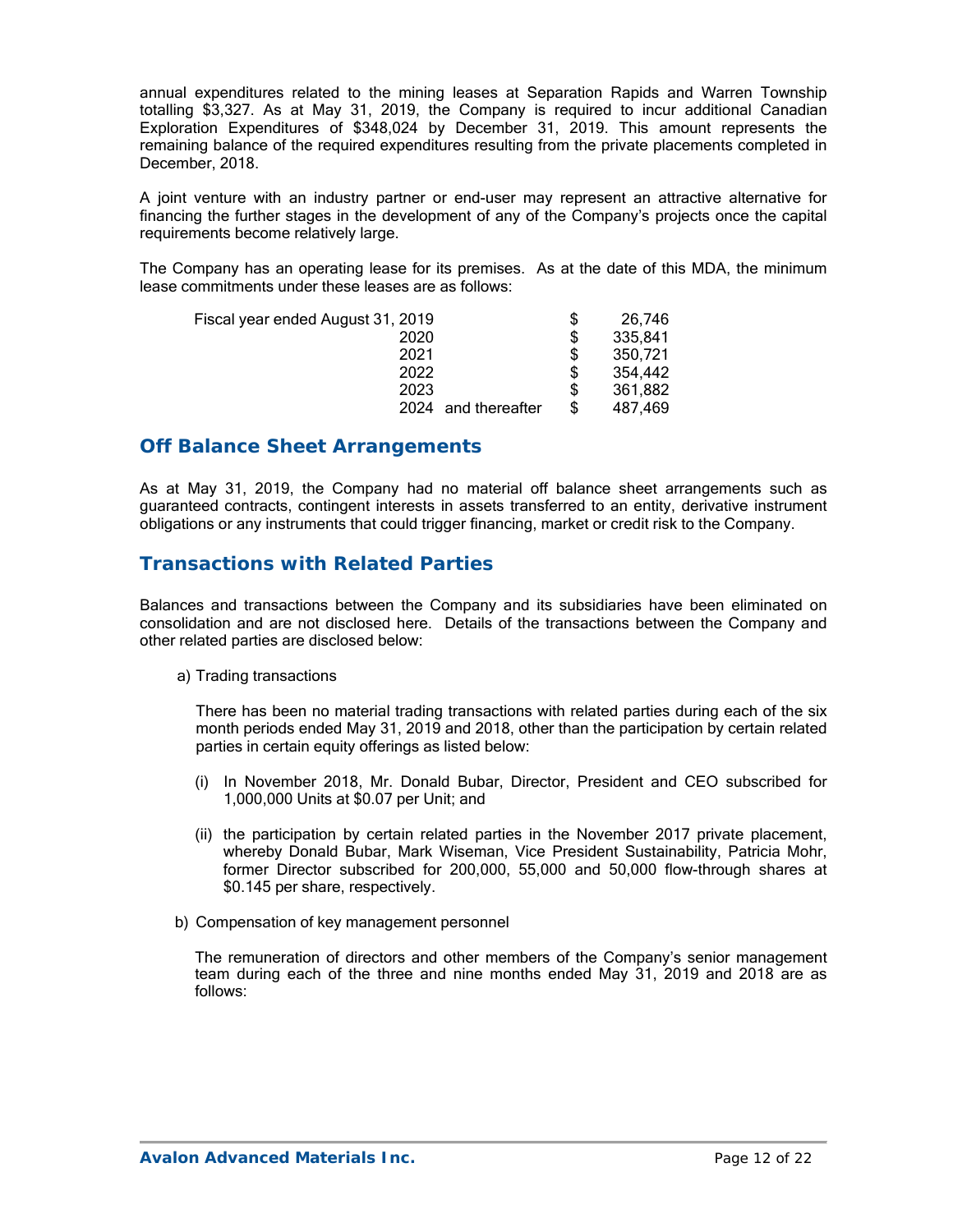|                                                          | <b>Three Months Ended</b> |  |                 | <b>Nine Months Ended</b> |                 |    |                 |
|----------------------------------------------------------|---------------------------|--|-----------------|--------------------------|-----------------|----|-----------------|
|                                                          | May 31,<br>2019           |  | May 31,<br>2018 |                          | May 31,<br>2019 |    | May 31,<br>2018 |
| Salaries, benefits and directors' fees <sup>(1)</sup> \$ | 383,719                   |  | 462,371         |                          | \$1,193,849     |    | \$1,274,004     |
| Share based compensation <sup>(2)</sup>                  | 17,283                    |  | 28,553          |                          | 57.293          |    | 95,086          |
|                                                          | 401.002                   |  | 490,924         |                          | 1,251,142       | S. | 1,369,090       |

- $(1)$  Salaries and benefits of key management personnel capitalized to exploration and evaluation assets and PPE for the Quarter and for the Nine Month Period totaled \$80,332 (2018 – \$144,450) and \$286,217 (2018 - \$412,583), respectively.
- $(2)$  Fair value of stock options earned and recognized as share based compensation during the respective reporting period.

 Unpaid directors' fees and salaries included in accrued liabilities and owing to the directors and members of the Company's senior management team totaled \$797,464 as at May 31, 2019 (August 31, 2018 - \$137,500).

## **Subsequent Events**

Subsequent to the end of the Period, the Company:

- a) granted an aggregate of 665,000 stock options with a weighted average exercise price of \$0.12 per share to certain employees, directors and consultants of the Company. The weighted average contract life of these options at issuance was 4.4 years;
- b) issued 700,000 common shares pursuant the exercise of 700,000 warrants at the exercise price of \$0.12 per share;
- c) had 204,000 brokers' compensation warrants with an exercise price of \$0.15 per share expire;
- d) issued a total of 3,354,934 common shares pursuant to the conversion of 30 B1 Preferred Shares and 10 C1 Preferred Shares;
- e) issued 3,567,421 common shares pursuant to the conversion of \$200,000 convertible note payable; and
- f) as described under Nechalacho Rare Earth Elements Project, entered into the Agreement with Cheetah under which Cheetah will acquire ownership of the near surface resources in the T-Zone and Tardiff Zones of the Nechalacho REE Project for a total cash consideration of \$5 million. As at July 9, 2019, the Company has received cash payments totaling \$1.7 million from the total cash consideration of \$5 million.

## **Financial Instruments**

The Company's financial instruments consist of cash and cash equivalents, receivables, accounts payable and accrued liabilities, convertible note payable, convertible redeemable preferred shares, warrants denominated in foreign currency, and warrants with exercise prices that are subject to adjustment from time to time.

Management does not believe these financial instruments expose the Company to any significant interest, currency or credit risks arising from these financial instruments. The fair market values of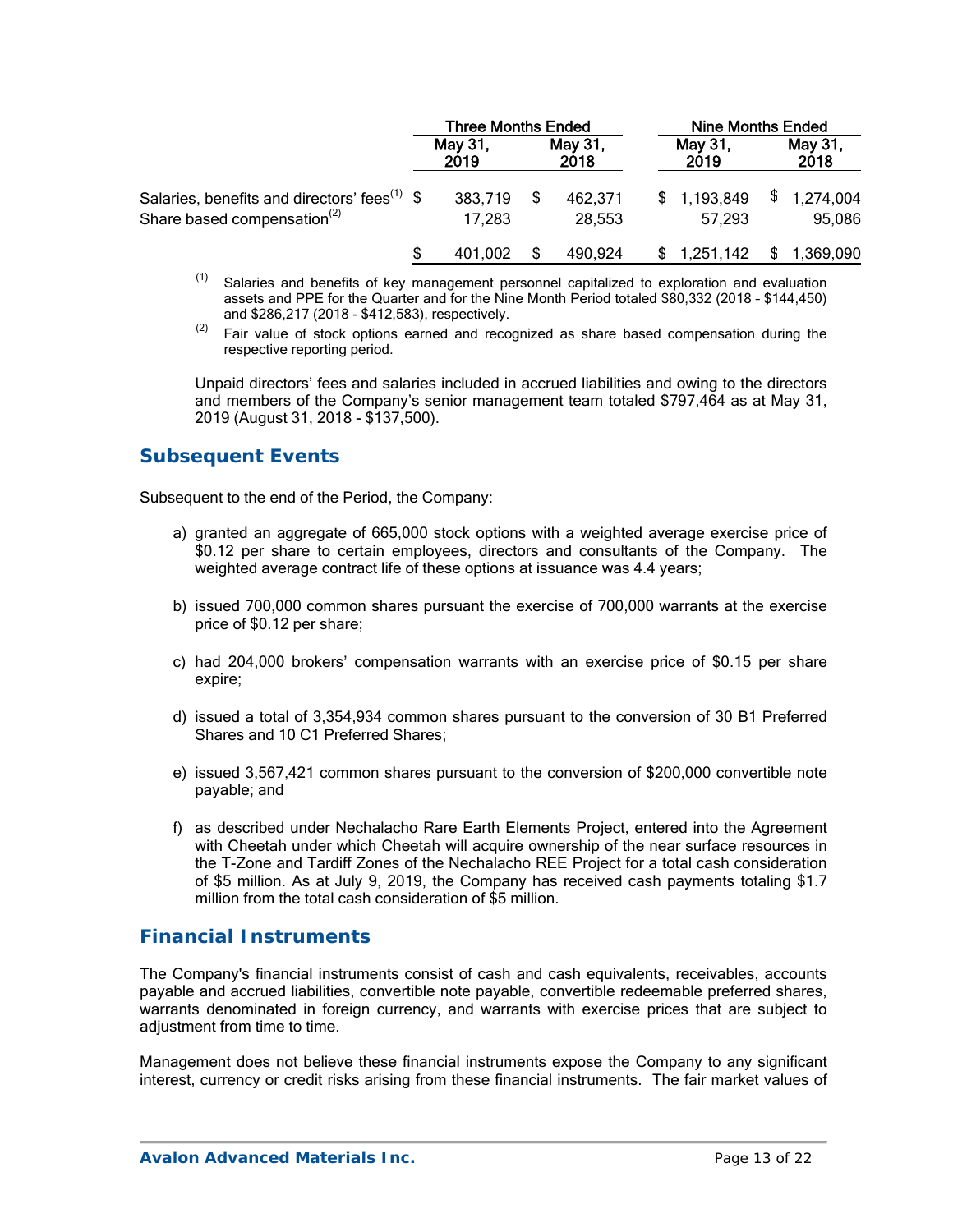cash and cash equivalents, receivables, and accounts payable and accrued liabilities approximate their carrying values.

The Company has 6,466,513 warrants outstanding as at May 31, 2019, with an original exercise price of US\$0.56 per share ("US\$ Warrants"). These warrants are subject to certain anti-dilution provisions, which may reduce the exercise price, with a floor of US\$0.5095 per share. The adjusted exercise price as calculated by the anti-dilution provisions as at May 31, 2019 and as at the date of this MDA is US\$0.5223. These warrants are exercisable until June 13, 2021. These warrants were recorded at fair value at the time of issuance, and are re-measured at fair value using the Black-Scholes pricing model at each financial statement reporting date, with the resulting change in fair value being recorded in the statement of comprehensive loss.

As the Company has the right to redeem all of the outstanding B1 and C1 Preferred Shares at any time at a 5% premium to the redemption value, the total fair value of the 130 B1 Preferred Shares and the 80 C1 Preferred Shares as at May 31, 2019 is \$853,125 and \$483,000, respectively. The number of common shares to be issued would be 12,475,490 if all of the outstanding B1 and C1 Preferred Shares had been converted into common shares based on the closing price of the Company's common shares on the TSX of \$0.12 on May 31, 2019.

As the Company has the option to buy back the convertible note at any time for the outstanding face value, as such the fair value of the convertible note as at May 31, 2019 is its face value of \$600,000.

Interest income from cash and cash equivalents are recorded in the statement of comprehensive loss.

## **Outstanding Share Data**

### *a) Common and Preferred Shares*

The Company is presently authorized to issue an unlimited number of common shares without par value. The Company is also authorized to issue up to 25,000,000 preferred shares without par value, of which 950 have been issued and 210 are outstanding as at May 31, 2019.

As at May 31, 2019, the Company had 299,687,088 common shares, 130 Series B1 Preferred Shares and 80 Series C1 Preferred Shares issued and outstanding. Subsequent to the end of the Quarter, and as described earlier under "Subsequent Events", 7,622,355 common shares were issued pursuant to the conversion of 30 Series B1 Preferred Shares and 10 Series C1 Preferred Shares, the conversion of \$200,000 convertible note payable, and the exercise of 700,000 warrants. As at the date of this MDA, the Company has 307,309,443 common shares, 100 Series B1 Preferred Shares and 70 Series C1 Preferred Shares outstanding.

#### *b) Options*

As at May 31, 2019, the Company had an aggregate of 9,196,250 incentive stock options outstanding with a weighted average exercise price of \$0.17 (of which 6,200,000 were vested and 2,996,250 were unvested). Subsequent to the end of the Quarter, 665,000 options were granted (as described earlier under "Subsequent Events"). As at the date of this MDA, the Company has 9,861,250 incentive stock options with a weighted average exercise price of \$0.17 outstanding.

### *c) Warrants*

As at May 31, 2019 the Company has the following common share purchase warrants outstanding: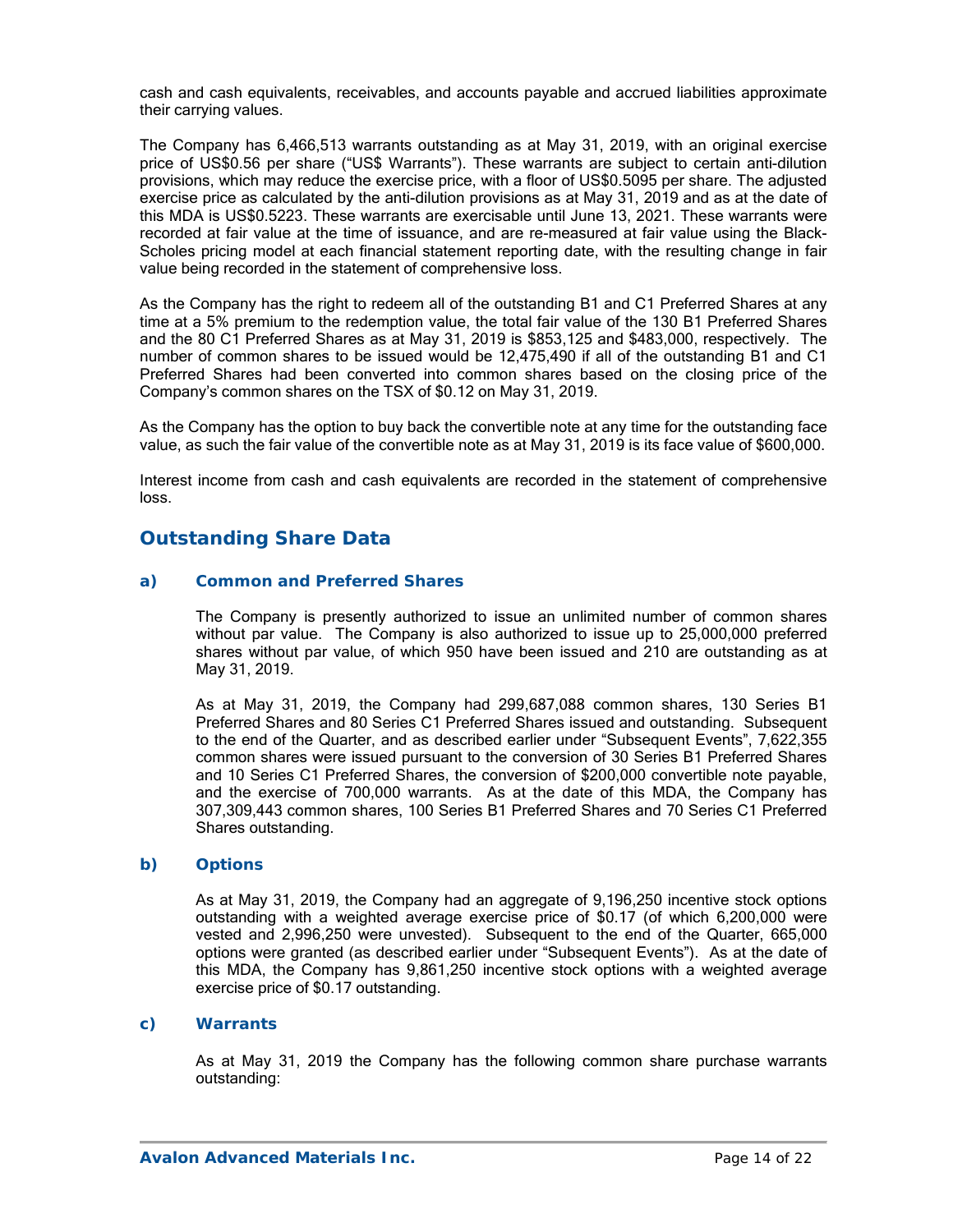- i. 6,466,513 US\$ Warrants, with an original exercise price of US\$0.56 per share and are exercisable until June 13, 2021. These warrants are also subject to certain anti-dilution provisions, which may reduce the exercise price, with a floor of US\$0.5095 per share. The adjusted exercise price as calculated by the anti-dilution provisions as at May 31, 2019 and as at the date of this MDA is US\$0.5223;
- ii. 30,000 warrants, issued pursuant to the Accommodation Agreement, with an average exercise price of \$0.31 per share and will expire as follows: 10,000 warrants on July 31, 2019, 10,000 warrants on July 31, 2020 and 10,000 warrants on August 2, 2021;
- iii. 2,400,000 warrants with an exercise price of \$0.16 per share and exercisable until November 3, 2019;
- iv. 6,900,000 A1 Warrants with an exercise price of \$0.23 per common share which are exercisable until March 10, 2022;
- v. 6,250,000 B1 Warrants with an exercise price of \$0.15 per common share which are exercisable until January 15, 2023;
- vi. 1,400,000 warrants with an exercise price of \$0.12 per share expiring on June 29, 2020, or if the closing price of the common shares on the TSX is \$0.16 or higher for a period of twenty consecutive trading days after June 29, 2018, the Company may, by notice to the holder reduce the expiry date of the warrants to not less than 30 days from the date of such notice;
- vii. 2,750,000 warrants with an exercise price of \$0.12 per share expiring on July 11, 2020, or if the closing price of the common shares on the TSX is \$0.16 or higher for a period of twenty consecutive trading days after July 11, 2018, the Company may, by notice to the holder reduce the expiry date of the warrants to not less than 30 days from the date of such notice;
- viii. 3,750,000 C1 Warrants with an exercise price of \$0.125 per common share which are exercisable until June 29, 2023;
- ix. 2,100,000 warrants with an exercise price of \$0.12 per share expiring on November 1, 2020, or if the closing price of the common shares on the TSX is \$0.16 or higher for a period of twenty consecutive trading days after November 1, 2018, the Company may, by notice to the holder reduce the expiry date of the warrants to not less than 30 days from the date of such notice;
- x. 287,500 warrants with an exercise price of \$0.12 per share expiring on November 23, 2020, or if the closing price of the common shares on the TSX is \$0.16 or higher for a period of twenty consecutive trading days after November 23, 2018, the Company may, by notice to the holder reduce the expiry date of the warrants to not less than 30 days from the date of such notice; and
- xi. 4,575,000 warrants with an exercise price of \$0.07 per share expiring on November 30, 2021.

Subsequent to the end of the Quarter, 700,000 warrants with an exercise price of \$0.12 per share were exercised (as described earlier under "Subsequent Events").

The Company is also committed to issue 20,000 warrants to the NWTMN in two equal installments of 10,000 warrants upon the Nechalacho Project meeting certain milestones. These warrants will have a contractual term of five years and will have an exercise price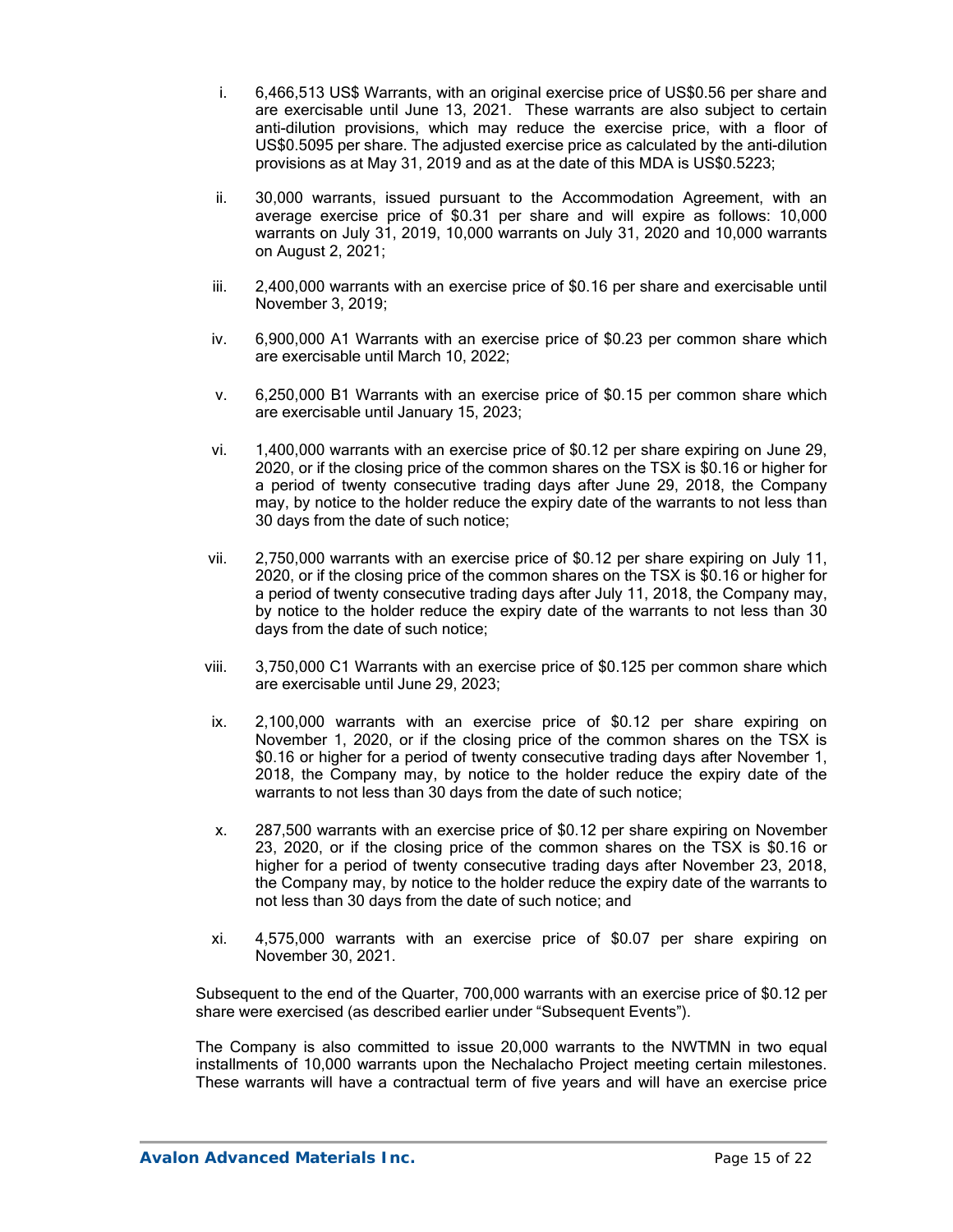based on the then current market price of the Company's common shares at the date of issue of the warrants.

### *d) Brokers' Compensation Warrants*

As at May 31, 2019, the Company had the following compensation warrants outstanding:

- i. 204,000 compensation warrants with an exercise price of \$0.15 per common share, which are exercisable until June 12, 2019;
- ii. 186,000 compensation warrants with an exercise price of \$0.145 per common share, which are exercisable until August 16, 2019;
- iii. 288,000 compensation warrants with an exercise price of \$0.15 per common share, which are exercisable until November 3, 2019; and
- iv. 132,000 compensation warrants with an exercise price of \$0.15 per common share, which are exercisable until December 22, 2019.

Subsequent to the end of the Quarter, 204,000 brokers' compensation warrants with an exercise price of \$0.15 per share expired (as described earlier under "Subsequent Events").

### **Disclosure Controls and Procedures**

Disclosure controls and procedures are designed to provide reasonable assurance that material information is gathered and reported to senior management, including the Chief Executive Officer ("CEO") and Chief Financial Officer ("CFO"), as appropriate, to permit timely decisions regarding public disclosure.

Management, including the CEO and CFO, has designed or caused to be designed under their supervision, disclosure controls to provide reasonable assurance that the information required to be disclosed in annual filings, interim filings, or other reports filed or submitted under Canadian securities legislation, or reports filed or submitted under the U.S. Securities Exchange Act of 1934 is recorded, processed, summarized and reported within the time period specified in those rules.

## **Internal Control over Financial Reporting**

The CEO and CFO are also responsible for the design of the Company's internal controls over financial reporting ("ICFR") to provide reasonable assurance regarding the reliability of financial reporting and the preparation of financial statements for external purposes in accordance with IFRS. Because of its inherent limitation, internal control over financial reporting may not prevent or detect misstatements.

There have been no changes to the Company's design of internal controls over financial reporting that occurred during the Quarter that materially affected, or are reasonably likely to affect, the Company's ICFR.

## **Critical Accounting Judgments and Estimation Uncertainties**

The preparation of the consolidated financial statements in conformity with IFRS requires that the Company's management make critical judgments, estimates and assumptions about future events that affect the amounts reported in the consolidated financial statements and the related notes thereto. Actual results may differ from those estimates. Estimates and assumptions are reviewed on an on-going basis based on historical experience and other factors that are considered to be relevant under the circumstances. Revisions to estimates are accounted for prospectively.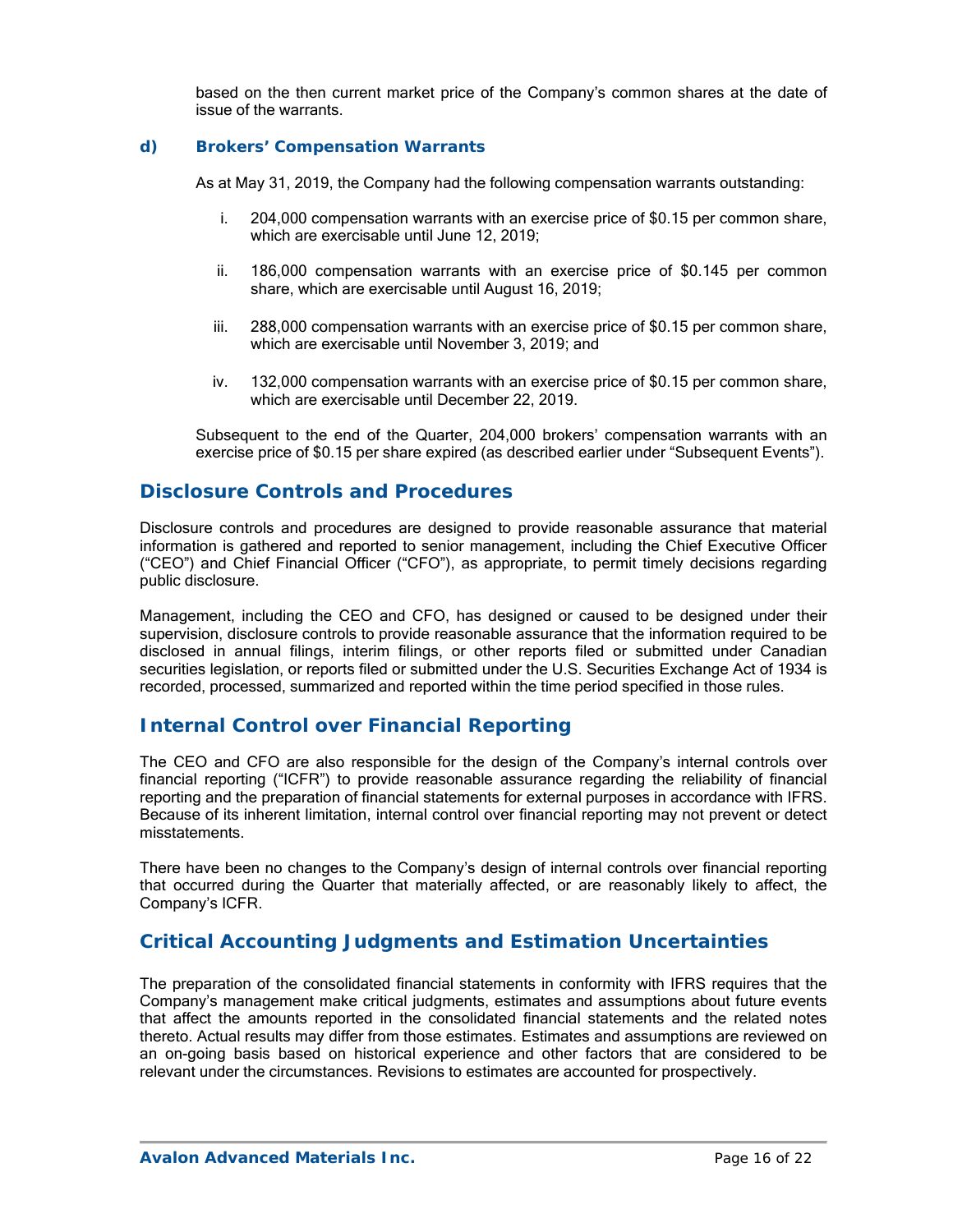The Company has identified the following significant areas where critical accounting judgments, estimates and assumptions are made and where actual results may differ from these estimates under different assumptions and conditions and may materially affect financial results or the financial position reported in future periods.

Further details of the nature of these assumptions and conditions may be found in the relevant notes to the consolidated financial statements.

### *Key Sources of Estimation Uncertainty*

Information about assumptions and estimation uncertainties that have a significant risk of resulting in a material adjustment are included in the following notes:

#### Recoverability of Exploration and Evaluation Assets, Development Assets and Property, Plant and **Equipment**

The Company assesses its long-lived assets, specifically all exploration and evaluation assets, development assets and PPE at each reporting date to determine whether any indication of impairment exists. Where an indicator of impairment exists, a formal estimate of the recoverable amount is made, which is the higher of the fair value less costs of disposal and value in use. These assessments require the use of estimates and assumptions such as long-term commodity prices, discount rates, foreign exchange rates, future capital requirements, exploration potential and operating performance.

#### Determination of Reserve and Resource Estimates

Mineral reserves and resources are estimates of the amount of ore that can be economically and legally extracted from the Company's exploration and development properties. The estimation of recoverable reserves is based upon factors such as estimates of commodity prices, production costs, production techniques, future capital requirements and foreign exchange rates, along with geological assumptions and judgments made in estimating the size and grade of the ore body. Changes in the reserve or resource estimates may impact the carrying value of exploration and evaluation assets, development assets, PPE, site closure and reclamation provision and amortization expense.

#### Fair Value of Share Based Payments and Warrants

The Company follows IFRS 2, Share-based Payment, in determining the fair value of share based payments. This calculated amount is not based on historical cost, but is derived based on assumptions (such as the expected volatility of the price of the underlying security, expected hold period before exercise, dividend yield and the risk-free rate of return) input into a pricing model. The model requires that management make forecasts as to future events, including estimates of: the average future hold period of issued stock options and compensation warrants before exercise, expiry or cancellation; future volatility of the Company's share price in the expected hold period; dividend yield; and the appropriate risk-free rate of interest. The resulting value calculated is not necessarily the value that the holder of the option or warrant could receive in an arm's length transaction, given that there is no market for the options or compensation warrants and they are not transferable. Similar calculations are made in estimating the fair value of the warrant component of an equity unit. The assumptions used in these calculations are inherently uncertain. Changes in these assumptions could materially affect the related fair value estimates.

### Site Closure and Reclamation Provision

The Company's accounting policy for the recognition of a site closure and reclamation obligation requires significant estimates and assumptions such as: requirements of the relevant legal and regulatory framework, the magnitude of possible disturbance and the timing thereof, extent and costs of required closure and rehabilitation activity, and discount rate. These uncertainties may result in future actual expenditures differing from the amounts currently provided.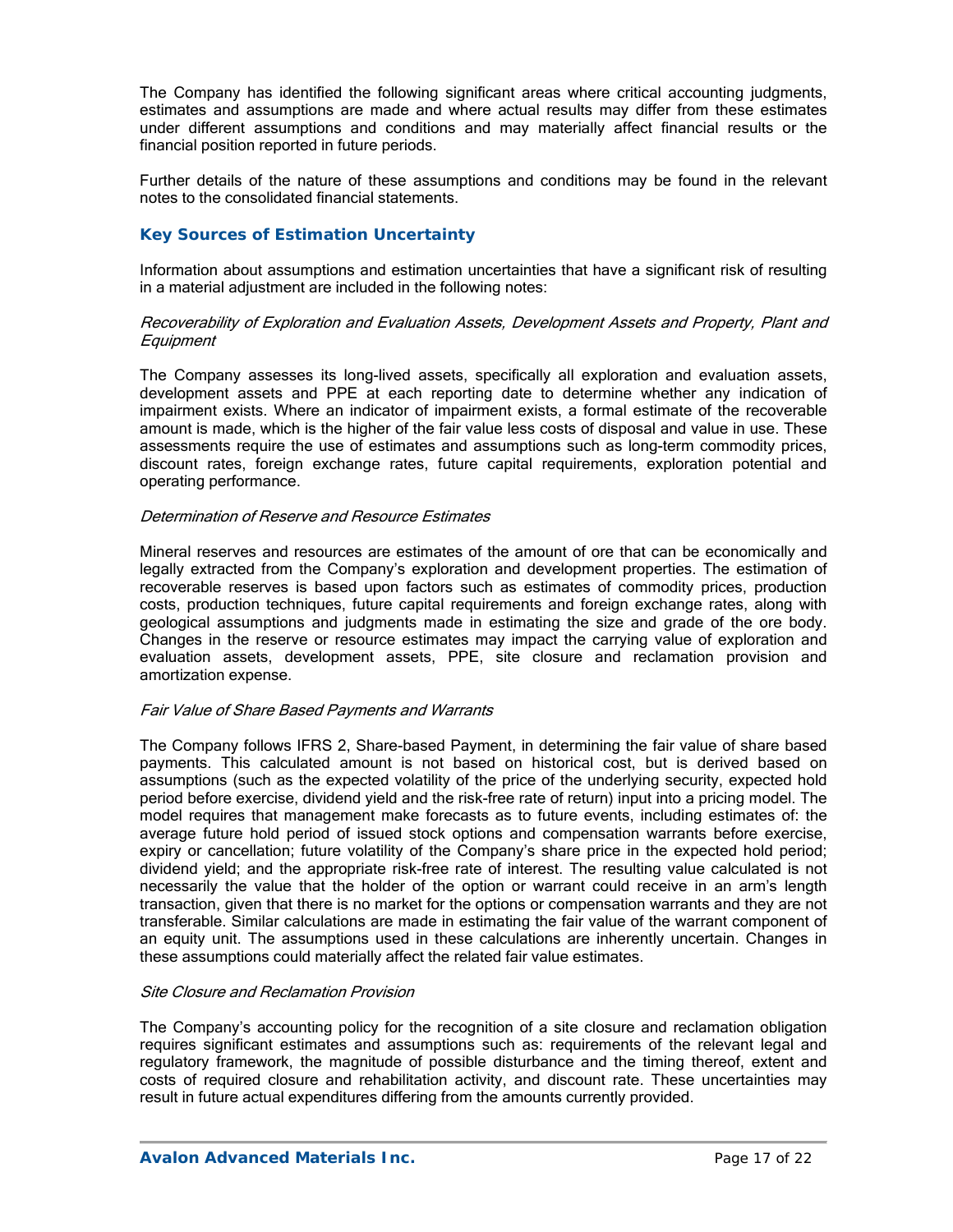Site closure and reclamation provision recognized is periodically reviewed and updated based on the facts and circumstances available at the time.

#### Property, Plant and Equipment - Estimated Useful Lives

Management estimates the useful lives of PPE based on the period during which the assets are expected to be available for use. The amounts and timing of recorded expenses for depreciation of PPE for any period are affected by these estimated useful lives. The estimates are reviewed at least annually and are updated if expectations change as a result of physical wear and tear, technical or commercial obsolescence and legal or other limits to use. It is possible that changes in these factors may cause significant changes in the estimated useful lives of the Company's PPE in the future.

### *Critical Judgments*

Information about critical judgments in applying accounting policies that have most significant effect on the consolidated financial statements are as follows:

#### Capitalization of Exploration and Evaluation Costs

Exploration and evaluation costs incurred during the year are recorded at cost. Capitalized costs include costs directly attributable to exploration and evaluation activities, including salaries and benefits of employees who are directly engaged in the exploration and evaluation activities. Administrative and other overhead costs are expensed. Exploration and evaluation costs incurred that have been determined to have future economic benefits and can be economically recoverable are capitalized. In making this judgment, management assesses various sources of information including but not limited to the geologic and metallurgic information, history of conversion of mineral deposits to proven and probable mineral reserves, scoping and feasibility studies, proximity of operating facilities, operating management expertise and existing permits.

# **Changes in Accounting Policies Including Initial Adoption**

The Company adopted the following new accounting standards during the Nine Month Period:

#### *a) IFRS 9, Financial Instruments*

On September 1, 2018, the Company adopted IFRS 9, "Financial Instruments" ("IFRS 9") which replaces IAS 39, "Financial Instruments: Recognition and Measurement" ("IAS 39"). The retrospective adoption of IFRS 9 had no material impact to the Company's condensed consolidated interim financial statements.

IFRS 9 contains three principal classification categories for financial assets: measured at amortized cost; fair value through other comprehensive income ("FVTOCI"); or fair value through profit or loss ("FVTPL"). The classification of financial assets under IFRS 9 is generally based on the business model in which a financial asset is managed and its contractual cash flow characteristics. IFRS 9 eliminates the previous IAS 39 categories of held to maturity, loans and receivables and available for sale. IFRS 9 largely retains the existing requirements in IAS 39 for the classification and measurement of financial liabilities.

The following table shows the original measurement categories under IAS 39 and the new measurement categories under IFRS 9 for each class of the Company's financial assets and financial liabilities: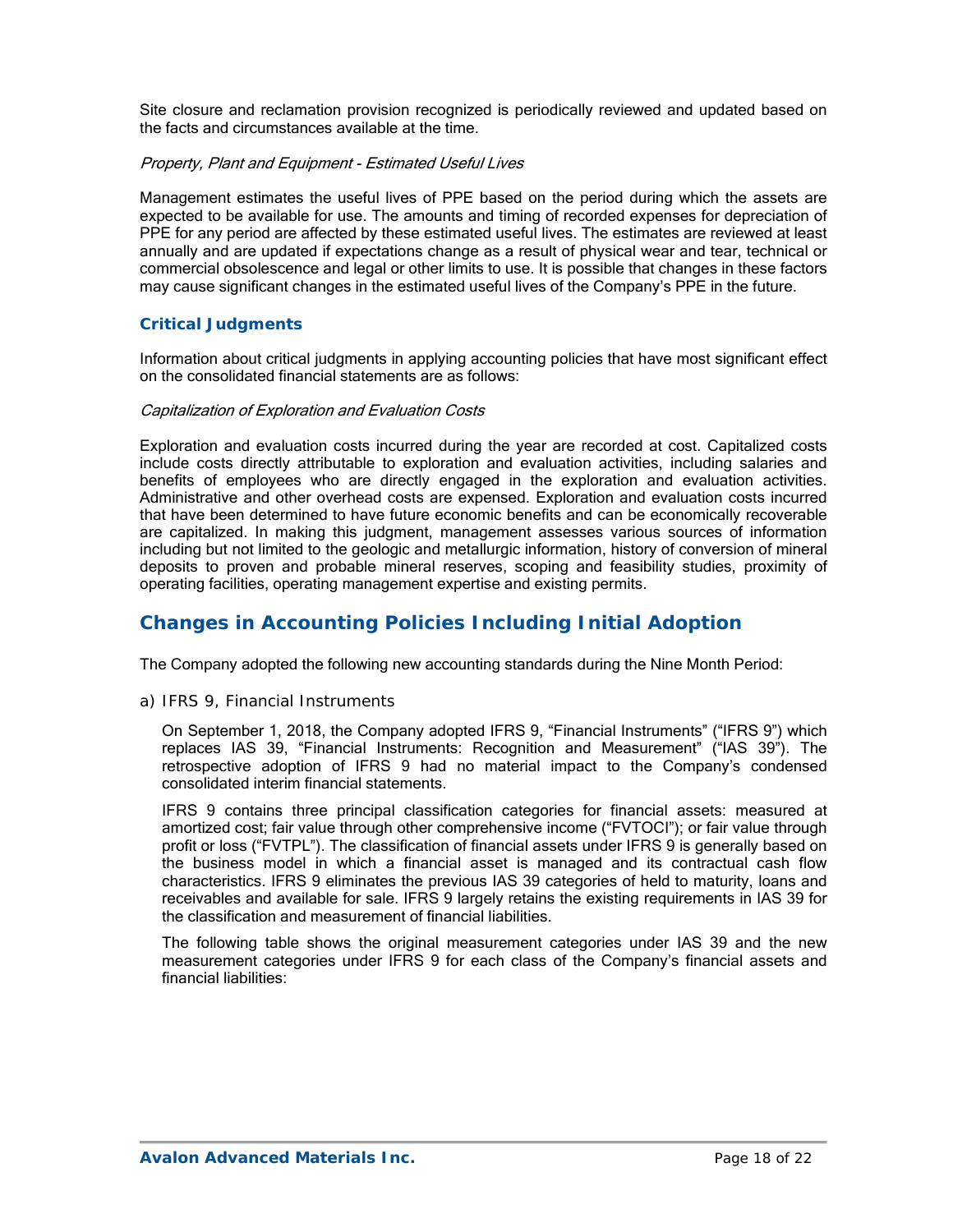|                                                                                                                                                                                                   | <b>Measurement Category</b>                                                                                                                                                                                                          |                                                                                                                      |  |  |  |  |
|---------------------------------------------------------------------------------------------------------------------------------------------------------------------------------------------------|--------------------------------------------------------------------------------------------------------------------------------------------------------------------------------------------------------------------------------------|----------------------------------------------------------------------------------------------------------------------|--|--|--|--|
| <b>Financial Instrument</b>                                                                                                                                                                       | <b>IAS 39</b>                                                                                                                                                                                                                        | IFRS <sub>9</sub>                                                                                                    |  |  |  |  |
| Cash and cash equivalents<br>Other receivables<br>Accounts payable<br><b>Accrued liabilities</b><br>Convertible note payable<br>Convertible redeemable preferred shares<br>Derivative liabilities | Loans and receivables at amortized cost<br>Loans and receivables at amortized cost<br>Other financial liabilities at amortized cost<br>Other financial liabilities at amortized cost<br><b>FVTPL</b><br><b>FVTPL</b><br><b>FVTPL</b> | Amortized cost<br>Amortized cost<br>Amortized cost<br>Amortized cost<br><b>FVTPL</b><br><b>FVTPL</b><br><b>FVTPL</b> |  |  |  |  |
|                                                                                                                                                                                                   |                                                                                                                                                                                                                                      |                                                                                                                      |  |  |  |  |

There were no adjustments to the carrying amounts of the Company's financial instruments on the date of transition as a result of the transition from IAS 39 to IFRS 9.

*b) IFRS 15, Revenue from Contracts and Customers* 

On September 1, 2018, the Company adopted IFRS 15, Revenue from Contracts and Customers ("IFRS 15"). IFRS 15 sets out the requirements for recognizing revenue that apply to all contracts with customers, except for contracts that are within the scope of the standards on leases, insurance contracts and financial instruments. IFRS 15 uses a control based approach to recognize revenue and establishes principles to address the nature, amount, timing and uncertainty of revenue and cash flows arising from an entity's contracts with customers. The Company currently does not have any operating revenue and therefore, the adoption of this new standard does not have any impact on the Company's consolidated financial statements.

## **Recent Accounting Pronouncements**

The following pronouncement is issued but not yet effective:

#### *IFRS 16, Leases*

IFRS 16, Leases ("IFRS 16") was issued by the IASB in January 2016, and will replace IAS 17 Leases. IFRS 16 specifies the methodology to recognize, measure, present and disclose leases. The standard provides a single lessee accounting model, requiring lessees to recognize assets and liabilities for all leases except for short-term leases and leases with low value assets. IFRS 16 substantially carries forward the lessor accounting requirements in IAS 17. IFRS 16 is effective for annual periods beginning on or after January 1, 2019, with early adoption permitted if IFRS 15 has also been adopted. A lessee will apply IFRS 16 to its leases either retrospectively to each prior reporting period presented; or retrospectively with the cumulative effect of initially applying IFRS 16 being recognized at the date of initial application.

The Company will adopt this standard effective September 1, 2019. Under this standard, the present value of lease commitments will be shown as a liability on the balance sheet together with an asset representing the right of use, including those leases classified as operating leases under the current standard IAS 17. This implies higher amounts of depreciation expense on the right of use assets and interest expense on lease liabilities will be recorded in the Company's statement of comprehensive loss in fiscal 2020 and future years. Additionally, a corresponding reduction in corporate and administrative expenses is expected from the elimination of lease expense.

The Company is in the process of completing its review and analysis of IFRS 16 and will apply IFRS 16 from the adoption date of September 1, 2019. The Company intends to apply the simplified transition approach and will not restate comparative amounts for the year prior to first adoption. Right-of-use assets and lease liabilities will be measured at the amount of the lease liability on adoption.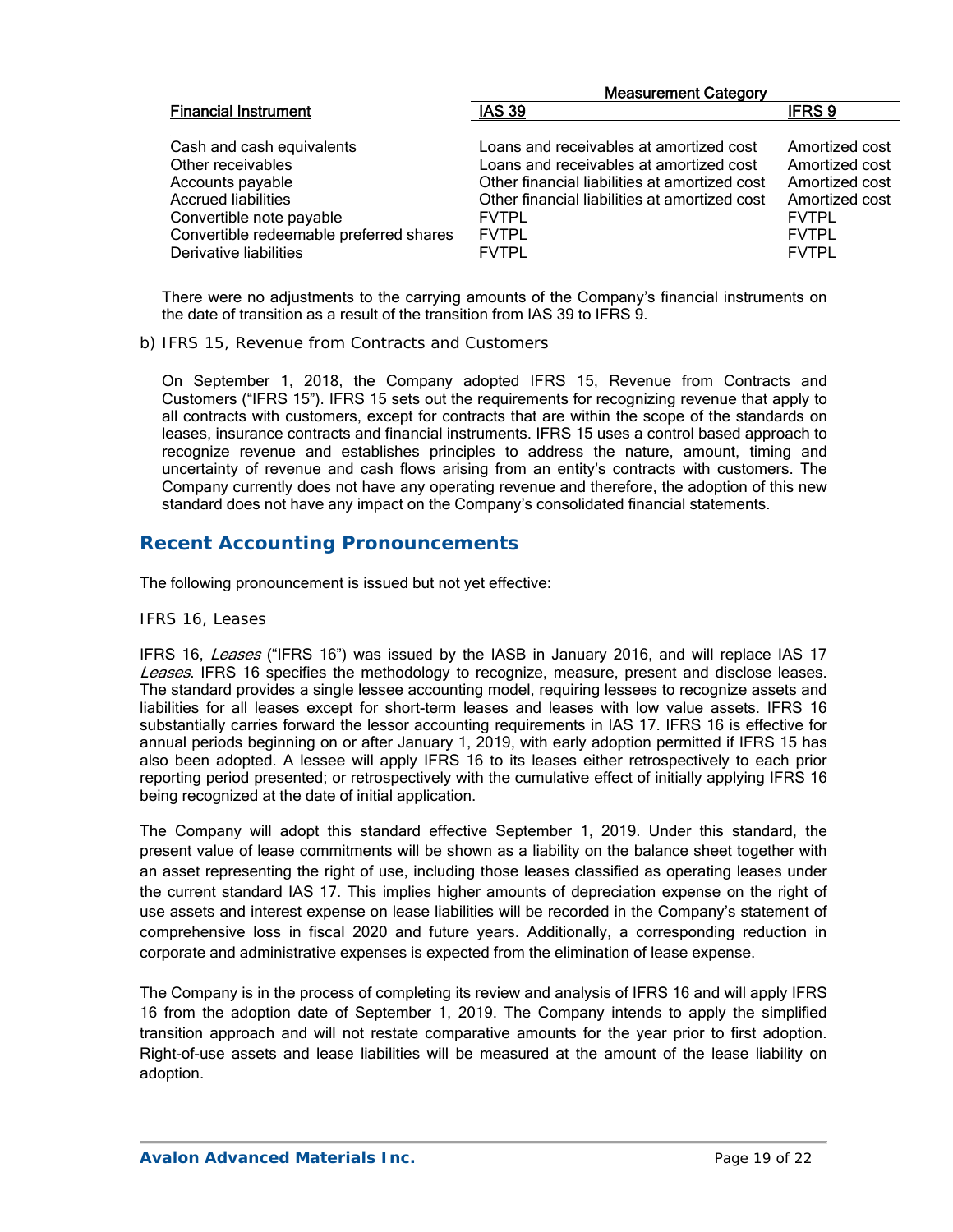The Company will provide the quantitative impact of adopting IFRS 16 in its unaudited condensed interim financial statements for the first quarter of fiscal 2020.

# **Forward-Looking Statements, Risk Factors and Qualified Persons**

Certain of the statements that are not historical facts contained in this MDA are forward-looking statements that involve risks and uncertainties that could cause actual events or results to differ materially from estimated or anticipated events or results reflected in the forward-looking statements. Such forward-looking statements reflect the Company's current views with respect to future events and include, among other things, statements regarding targets, estimates and/or assumptions in respect of reserves and/or resources, and are based on estimates and/or assumptions related to future economic, market and other conditions that, while considered reasonable by management, are inherently subject to risks and uncertainties, including significant business, economic, competitive, political and social uncertainties and contingencies. These estimates and/or assumptions include, but are not limited to:

- arade of ore;
- mineral product and commodity prices;
- metallurgical recoveries;
- operating costs;
- achievement of current timetables for development;
- strength of the global economy;
- availability of additional capital; and
- availability of supplies, equipment and labour.

Factors that could cause the Company's actual results, performance, achievements, developments or events to differ materially from those expressed or implied by forward-looking statements include, among others, the factors described or referred to under "Description of the Business - Risk Factors" in the Company's Annual Information Form for the year ended August 31, 2018, and:

- risks related to the Company's history of losses, lack of operating history, ability to generate material revenues and continue as a going concern;
- risks related to establishing new mining operations in the event that the Company elects to proceed with the development of one of its mineral projects;
- risks related to the Company's need for additional financing;
- risks related to any joint venture or strategic alliances that may be entered into by the Company;
- risks related to the progression of the Separation Rapids Lithium Project to a positive feasibility stage;
- risks related to securing product off-take agreements on a timely basis;
- risks related to the unique ore type at the Nechalacho Rare Earth Elements Project ("Nechalacho" or the "Nechalacho Project") and the Separation Rapids Lithium Project for which known metallurgical processes have not previously been applied;
- uncertainty related to title to the Company's properties as well as the risk of delays in obtaining licenses and permits as a result of local opposition, including uncertainty related to any challenges in connection with Indigenous land title claims and Indigenous rights
- risks related to the possible existence of rights and interests of Indigenous groups, which may limit the Company's ability to develop its properties;
- risks related to the need to acquire properties for the hydrometallurgical plant and potentially a rare earth refinery for the Nechalacho Project;
- risks that actual capital costs, production schedules and economic returns for the Nechalacho Project may differ significantly from those anticipated by the Company;
- risks related to the demand for technology metals and minerals and fluctuations in their pricing;
- risks related to the demand for lithium and fluctuations in its pricing;
- risks related to competition and the actions of competitors;
- risks related to costs or delays in the commercialization of rare earth products;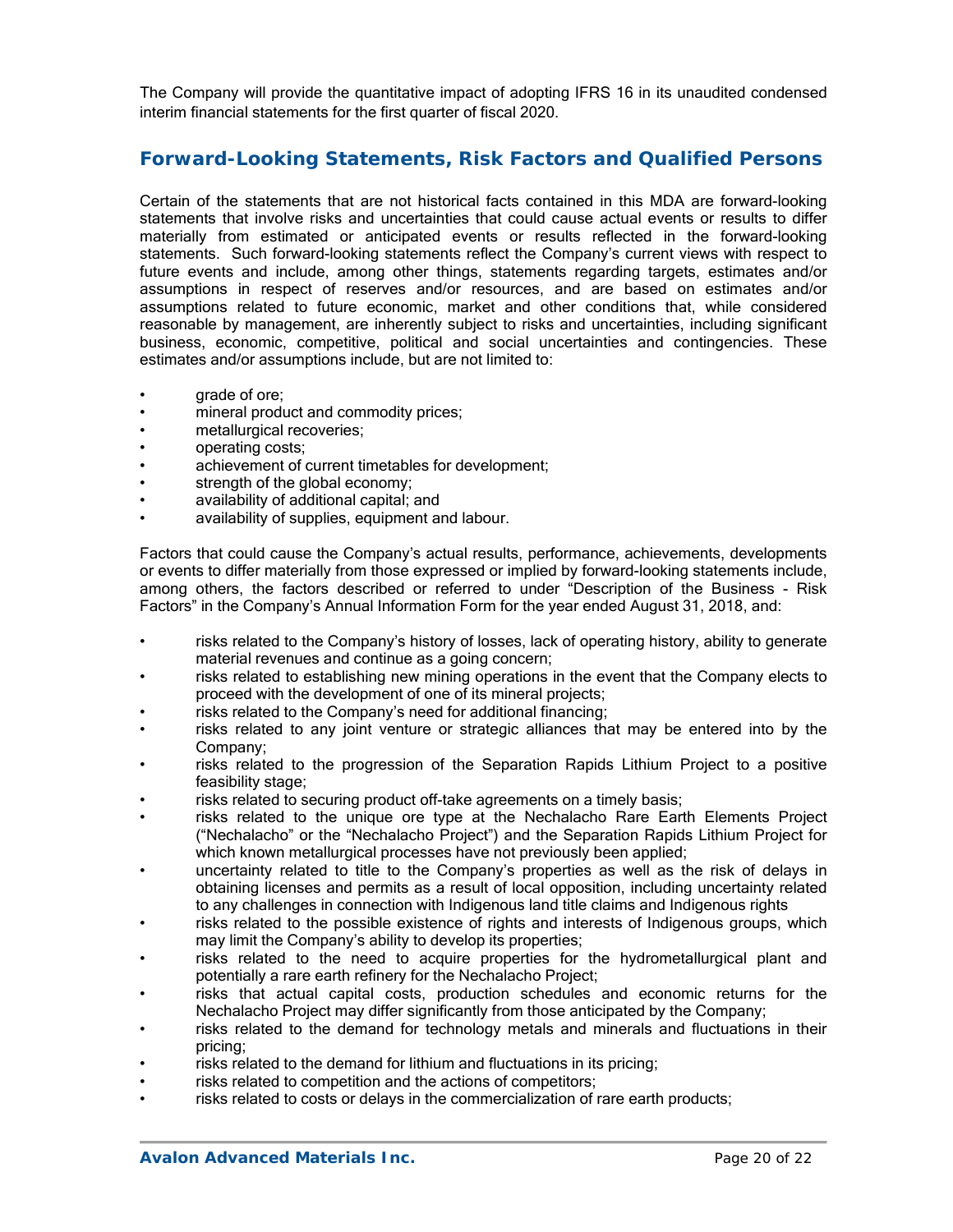- uncertainties related to the fact that the Company's mineral resources and mineral reserves are only estimates;
- risks related to the Company's ability to secure the required mineral tenure licenses at the East Kemptville Tin-Indium Project ("East Kemptville Project") which could adversely affect the Company's ability to conduct further studies and exploration activities;
- risks related to obtaining, maintaining and renewing licenses and permits, and the material costs, liabilities and obligations in connection therewith;
- risks that the Company will be subject to material costs, liabilities and obligations in connection with environmental laws, regulations and approvals and that approvals will not be available;
- uncertainties involving uninsured risks;
- risks related to possible shortages of supplies, equipment and labour;
- risks related to the Company's ability to attract and retain qualified management and technical personnel;
- uncertainty whether the Company will acquire commercially mineable ore deposits or whether the current mineral deposits identified by the Company can be developed as commercially viable ore bodies;
- risks inherent to the competitive nature of the mineral industry;
- risks related to the extensive federal, state, provincial, territorial and local laws and regulations to which the Company's activities are subject;
- risks related to the availability and reliability of adequate infrastructure;
- risks and hazards inherent to the mining industry;
- risks related to any changes in critical accounting estimates that adversely affect the Company's financial results;
- risks related to potential conflicts of interest of the Company's directors and officers who may have involvement with other resource companies;
- risks due to being a "passive foreign investment company" for U.S. purposes;
- risks related to fluctuations of currency exchange rates;
- risks related to share price volatility;
- risks related to dilution of existing shareholders;
- risks related to not paying cash dividends;
- risks related to being a non-US corporation; and
- risks related to there being no market for the Company's warrants.

Most of the foregoing factors are beyond the Company's ability to control or predict. Although the Company has attempted to identify important factors that could cause actual results, performance, achievements, developments or events to differ materially from those described in forward-looking statements, there may be other factors that cause actual results, performance, achievements, developments or events not to be as anticipated, estimated or intended. There can be no assurance that the estimates and/or assumptions upon which these forward-looking statements are based will occur.

Readers can identify many of these statements by looking for words such as "believe", "expects", "will", "intends", "projects", "anticipates", "estimates", "continues" or similar words or the negative thereof. There can be no assurance that the plans, intentions or expectations upon which these forward-looking statements are based will occur.

The forward-looking statements contained herein are made as of the date of this MDA and are expressly qualified in their entirety by this cautionary statement. Readers should not place undue reliance on the forward-looking statements, which reflect management's plans, estimates, projections and views only as of the date hereof. The Company undertakes no obligation to publicly revise these forward-looking statements to reflect subsequent events or circumstances, except as required by applicable law.

The technical information included in this MDA, unless otherwise stated, has been reviewed and approved by Donald S. Bubar, P. Geo., President and Chief Executive Officer of the Company and Dr. William Mercer, P. Geo., Vice-President, Exploration of the Company. Mr. Bubar and Dr. Mercer are both Qualified Persons under National Instrument 43-101 ("NI 43-101").